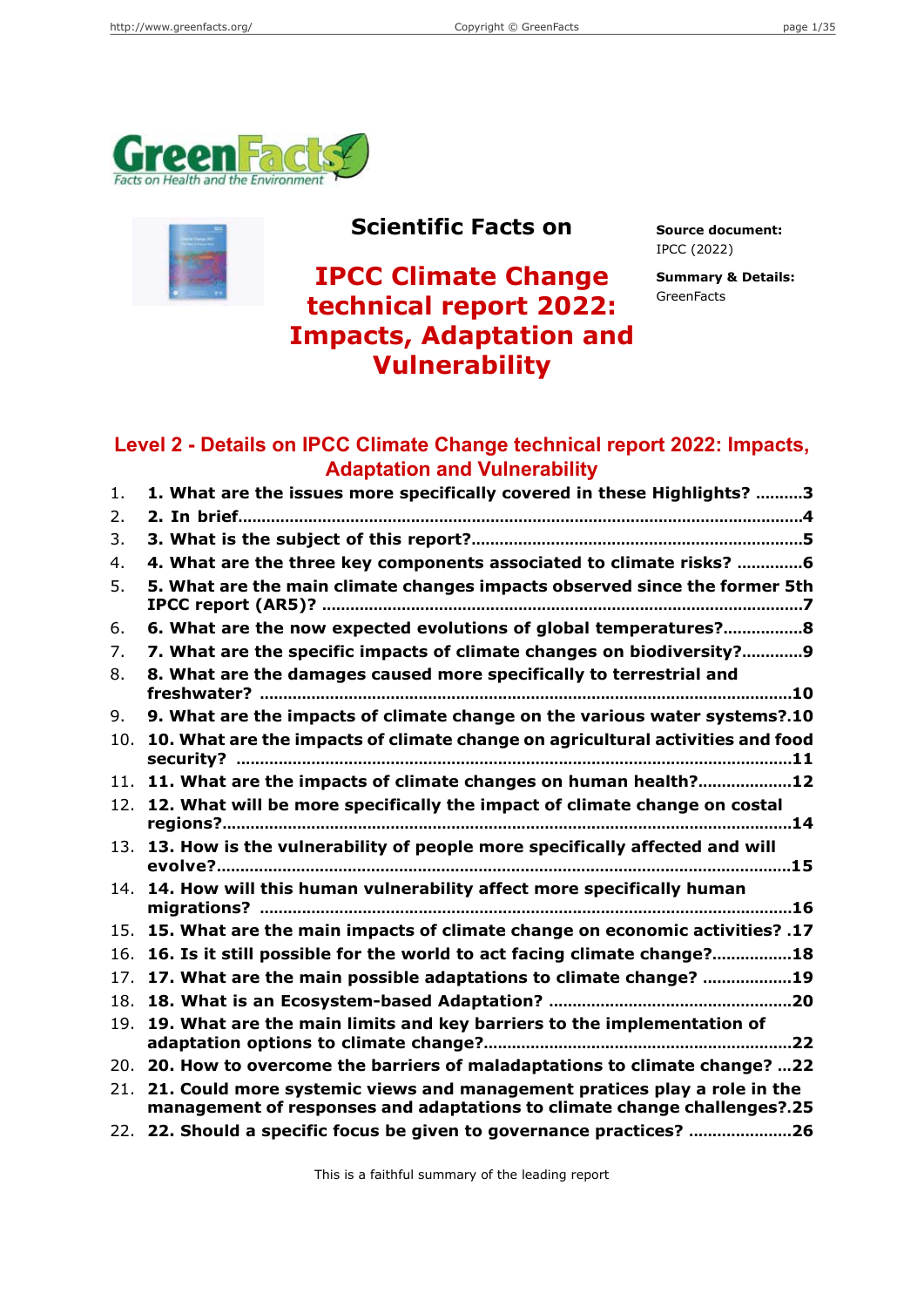produced in 2022 by the Intergovernmental Panel on Climate Change (IPCC): *"Climate Change 2022: Impacts, Adaptation and Vulnerability"*

The full Digest is available at: https://www.greenfacts.org/en/climate-change-ar6-impacts/

This PDF Document is the Level 2 of a GreenFacts Digest. GreenFacts Digests are published in several  $\bullet$ languages as questions and answers, in a copyrighted user-friendly Three-Level Structure of increasing detail:

- Each question is answered in Level 1 with a short summary.
- These answers are developed in more detail in Level 2.
- Level 3 consists of the Source document, the internationally recognised scientific consensus report which is faithfully summarised in Level 2 and further in Level 1.

*All GreenFacts Digests are available at: http://www.greenfacts.org/*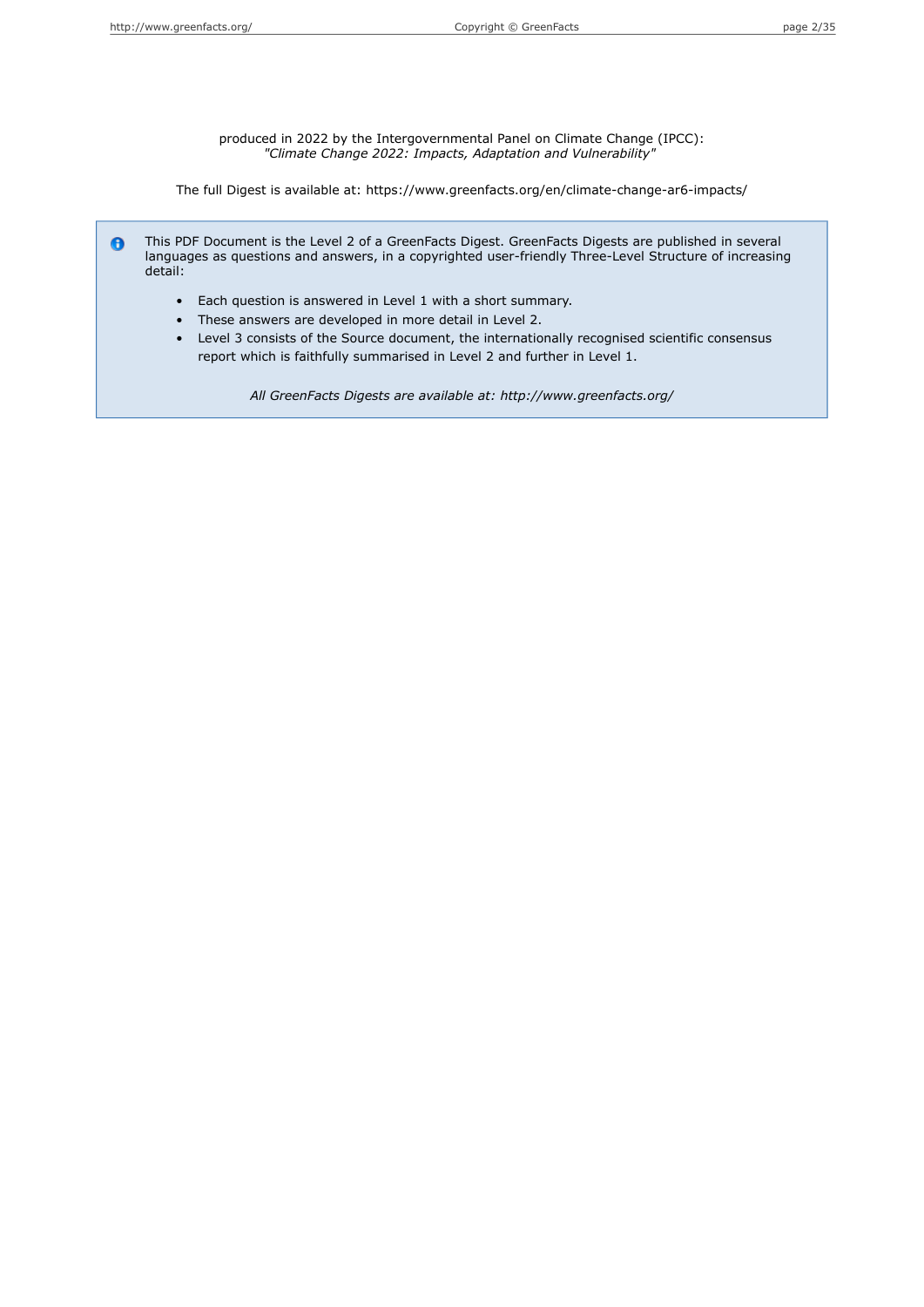#### **1. 1. What are the issues more specifically covered in these Highlights?**

These GreenFacts Highlights are the transcription without any comments or opinions of excerpts from the *Technical Summary of the Sixth Assessment Report* (AR6) published by the *International governemantal Panel on Climate Change* (IPCC)<sup>1</sup> of the *United Nations Environmental Programme* (UNEP) andapproved by the IPCC member governments line by line. This Technical Summary complements and expands the key findings of the Working Group II (WGII) contribution to the AR6 presented in the Summary for Policymakers<sup>2</sup> and covers literature accepted for publication by September 2021. It provides technical understanding and is developed from the key findings of chapters and cross-chapter papers as presented in their Executive Summaries and integrates across them.

More specifically, the Working Group II contribution to the ARS6 assessed the impacts of climate change, looking at ecosystems, biodiversity, and human communities at global and regional levels. It also reviews vulnerabilities and the capacities and limits of the natural world and human societies to adapt to climate change. The report also provides extensive regional information to enable Climate Resilient Development (CRD) and a detailed assessment of climate change impacts, risks and adaptation in cities, where more than half the world's population lives.

Note and answers to frequently asked questions (FAQs) of the report are avalable on the IPCC website<sup>3</sup>. Also, regional and crosscutting fact sheets give a snapshot of the key findings, distilled from the relevant Chapters and Cross-Chapter Papers, the Technical Summary and the Global to Regional Atlas. A Global to Regional Atlas provides visual summaries and case studies on climate change impacts and risks, vulnerabilities and adaptation, building on the report key findings<sup>4</sup>.

- 3. **the three key components** associated to climate risks;
- 4. the **main climate changes impacts** observed since the former IPCC report;
- 5. the now **expected evolutions of global temperatures**;
- 6. the specific impacts of climate changes on **biodiversity**;
- 7. the damages caused **to terrestrial and freshwater marine ecosystems**;
- 8. the impacts on the various **water systems**;
- 9. the impacts on **agricultural activities and food security**;
- 10. the impacts of climate changes on **human health**;
- 11. the impact of climate change on **costal regions**;
- 12. **the vulnerability of more specifically affected people** and how it will evolve;
- 13. How, facing climate change, will human vulnerability evolve
- 14. How will this affect more specifically **human migrations**;
- 15. the main impacts of climate change on **economic activities**;
- 16. **How for the world possible to act** facing climate change;
- 17. **the main possible adaptations** to climate change;
- 18. an **Ecosystem-based Adaptation**;
- 19. the **main limits and key barriers to the implementation of adaptation options**;
- 20. overcoming the **barriers of maladaptations** to climate change;
- 21. **How more systemic practices** play a role in the responses to climate change;
- 22. a specific focus to be given to **governance practices**;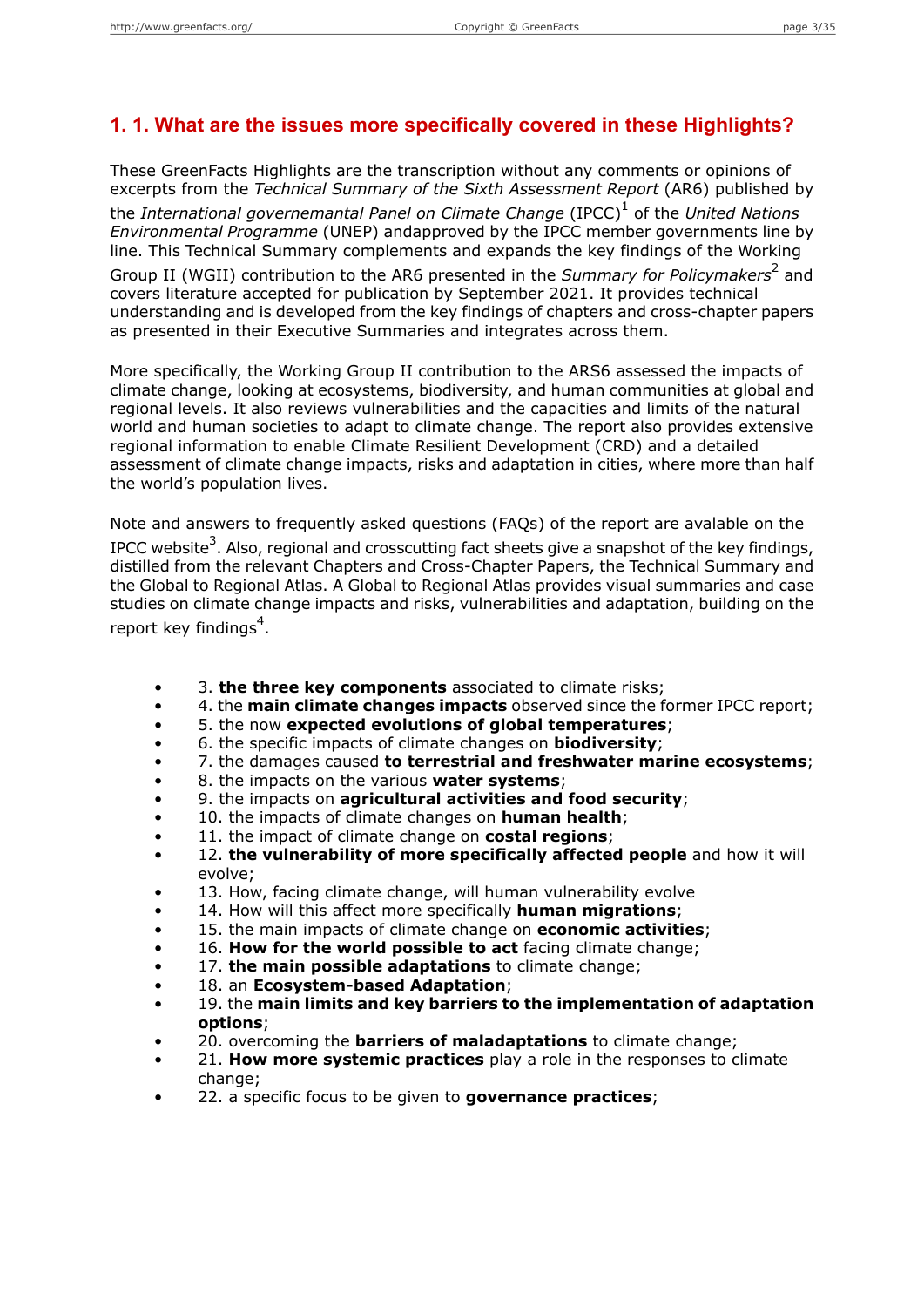<sup>1</sup> www.ipcc.ch/report/ar6/wg2/ [see https://www.ipcc.ch/report/ar6/wg2/] Final full report https://report.ipcc.ch/ar6wg2/pdf/IPCC\_AR6\_WGII\_FinalDraft\_FullReport.pdf [see https://report.ipcc.ch/ar6wg2/pdf/IPCC\_AR6\_WGII\_FinalDraft\_FullReport.pdf]

<sup>2</sup> www.ipcc.ch/report/sixth-assessment-report-working-group-ii/ [see https://www.ipcc.ch/ report/sixth-assessment-report-working-group-ii/]

<sup>3</sup> www.ipcc.ch/report/ar6/wg2/about/frequently-asked-questions [see https://www.ipcc. ch/report/ar6/wg2/about/frequently-asked-questions]

<sup>4</sup> www.ipcc.ch/report/ar6/wg2/ [see https://www.ipcc.ch/report/ar6/wg2/]

## **2. 2. In brief**

Warming pathways which imply a temporary temperature increase over "well below 2°C above pre-industrial" for multi-decadal time spans imply severe risks and irreversible impacts in many natural and human systems (e.g. glacier melt, loss of coral reefs, loss of human lives due to heat) even if the temperature goals are reached later (*high confidence*<sup>5</sup>). There is only limited opportunity to widen the remaining solution space and take advantage of many potentially effective, yet unimplemented options for reducing society and ecosystem vulnerability (*high confidence*). With progressive climate change, enabling conditions will diminish, and opportunities for successfully transitioning systems for both mitigation and adaptation will become more limited (*high confidence*). Societal choices in the near-term will determine future pathways. But prevailing development pathways are not advancing *climate resilient development* (*very high confidence*).

Even if the Paris temperature goal of 1.5°C is still reached by 2100, this "overshoot" entails severe risks and irreversible impacts to many natural and human systems. Overshoot substantially increases risk of carbon stored in the biosphere being released into the atmosphere due to increases in processes such as wildfires, tree mortality, insect pest outbreaks, peatland drying and permafrost thaw (*high confidence*). These phenomena exacerbate self-reinforcing feedbacks between emissions from high-carbon ecosystems (that currently store ~3000–4000 Gigatons of carbon) and increasing global temperatures.

Complex interactions of climate change, land use change, carbon dioxide fluxes and vegetation changes, combined with insect outbreaks and other disturbances, will regulate the future carbon balance of the biosphere, processes which are incompletely represented in current earth system models. The exact timing and magnitude of climate-biosphere feedbacks and potential tipping points of carbon loss are characterized by large uncertainty, but studies of feedbacks indicate increased ecosystem carbon losses can cause large future temperature increases (*medium confidence*). For example, the loss of species lowers the resilience of the ecosystem as a whole, including its capacity to persist through climate change and recover from extreme events (*high confidence*). Species extinctions levels that are >1,000 times natural background rates as a result of anthropogenic pressures and climate change will increasingly exacerbate this (*high confidence*).

With proactive, timely, and effective adaptation, many risks for human health and wellbeing could be reduced and some potentially avoided (*very high confidence*). National planning on health and climate change is advancing, but comprehensiveness of strategies and plans need to be strengthened to reduce future risks and implementing action on key health and climate change priorities remains challenging (*high confidence*). Various tools, measures and processes are available that can enable, accelerate and sustain adaptation implementation (*high confidence*), in particular when anticipating climate change impacts, empower inclusive decision making and action when they are supported by adaptation finance and leadership across all sectors and groups in society (*high confidence*). The COVID-19 pandemic demonstrated the value of coordinated planning across sectors, safety nets, and other capacities in societies to cope with a range of shocks and stresses and to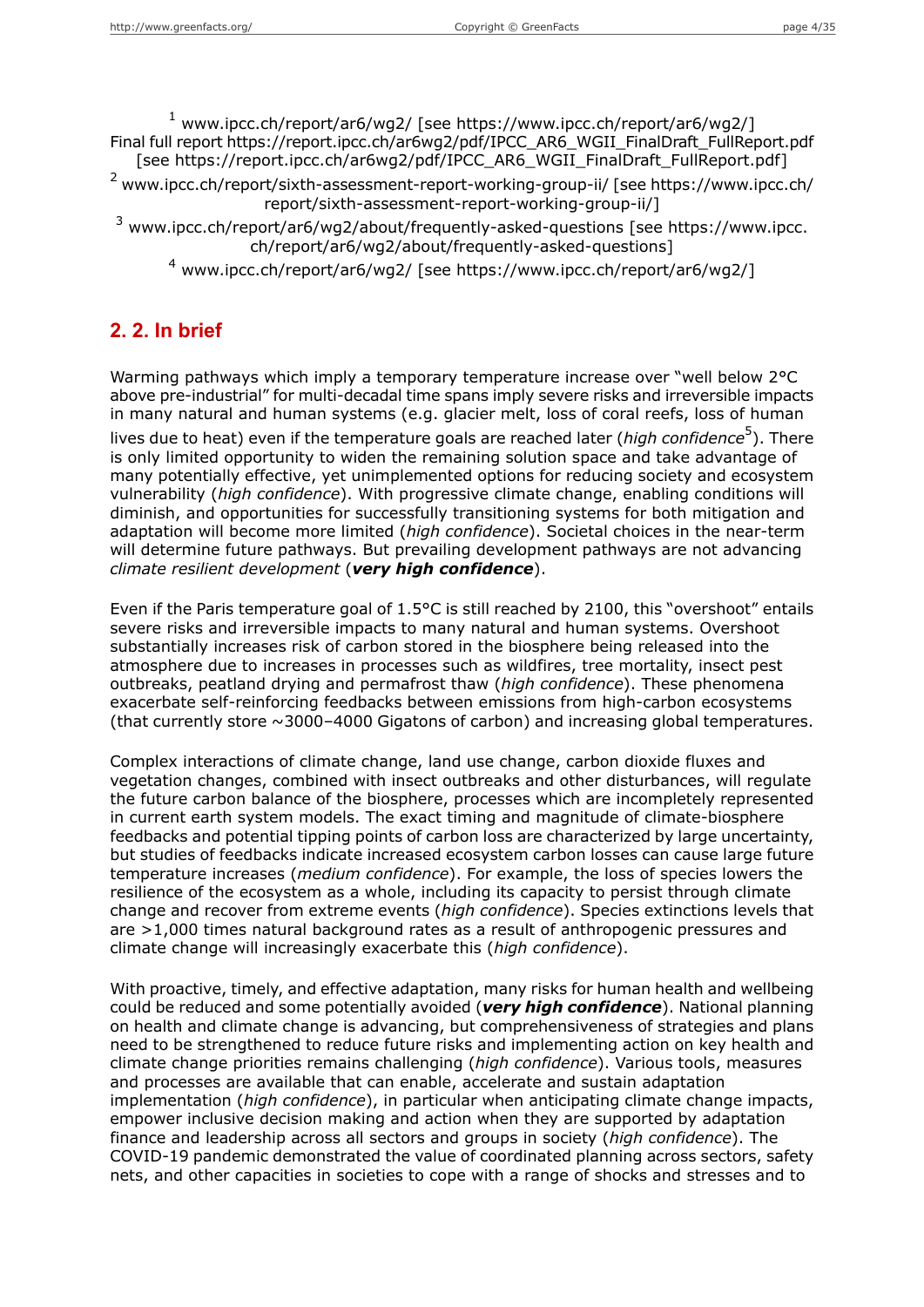alleviate systems-wide risks to health (*high confidence*).Also local leadership especially amongst women and youth can advance equity within and between generations (*medium confidence*).

Large-scale, transformational adaptation also necessitates enabling improved approaches to governance and coordination across sectors and jurisdictions to avoid overwhelming current adaptive capacities and to avoid future maladaptive actions (*high confidence*). Prospects for transformation towards climate resilient development increase when key governance actors work together in inclusive and constructive ways to create a set of appropriate enabling conditions (*high confidence*). Multilateral governance practices and efforts for climate resilient development will be most effective when supported by formal (e.g., the law) and informal (e.g., local customs and rituals) institutional arrangements providing for ongoing coordination between and alignment of local to international arrangements across sectors and policy domains (*high confidence*).

<sup>5</sup> See in appendix the scheme describing the process appliedby IPCC exeports to define a confidence level

 $^6$  See the key difference between hazard, risk and safety in a short animation video: www.youtube.com/watch?v=PZmNZi8bon8 [see https://www.youtube.com/ watch?v=PZmNZi8bon8]

#### **3. 3. What is the subject of this report?**

This report has a strong focus on the interactions and interdependence among the coupled systems climate, ecosystems (including their biodiversity) and human society. These interactions are the basis of emerging impacts and risks from climate change, ecosystem degradation and, at the same time, offer opportunities for the future. Adaptation is set against concurrently unfolding non-climatic global trends e.g., biodiversity loss, overall unsustainable consumption of natural resources, land and ecosystem degradation, rapid urbanisation, human demographic shifts, social and economic inequalities and a pandemia.

Based on scientific understanding, the key findings are formulated as statements of facts or associated with an assessed level of confidence using the IPCC calibrated language. The

concept of risk is central to all three AR6 Working Groups<sup>6</sup>. A risk framing and the concepts of adaptation, vulnerability, exposure, resilience, equity and justice, and transformation provide alternative, overlapping, complementary, and widely used entry points to the literature assessed in this WGII report.

The *Reasons for Concern* (RFCs) represent global risk levels for aggregated concerns about "*dangerous anthropogenic interference with the climate system*", they represent a great diversity of risks, and in reality, there is not one single dangerous climate threshold across sectors and regions:

- RCF1. Describing risks associated with unique and threatened systems;
- RCF2. Extreme weather events;
- RCF2. Extreme weather events;
- RCF4. Global aggregate impacts;
- RCF5. Large-scale singular events.

For all five major RFCs about climate change, more evidence than in the previous report supports increase to high level and very high levels at lower global warming levels (*high confidence*), and transition ranges are assigned with greater confidence.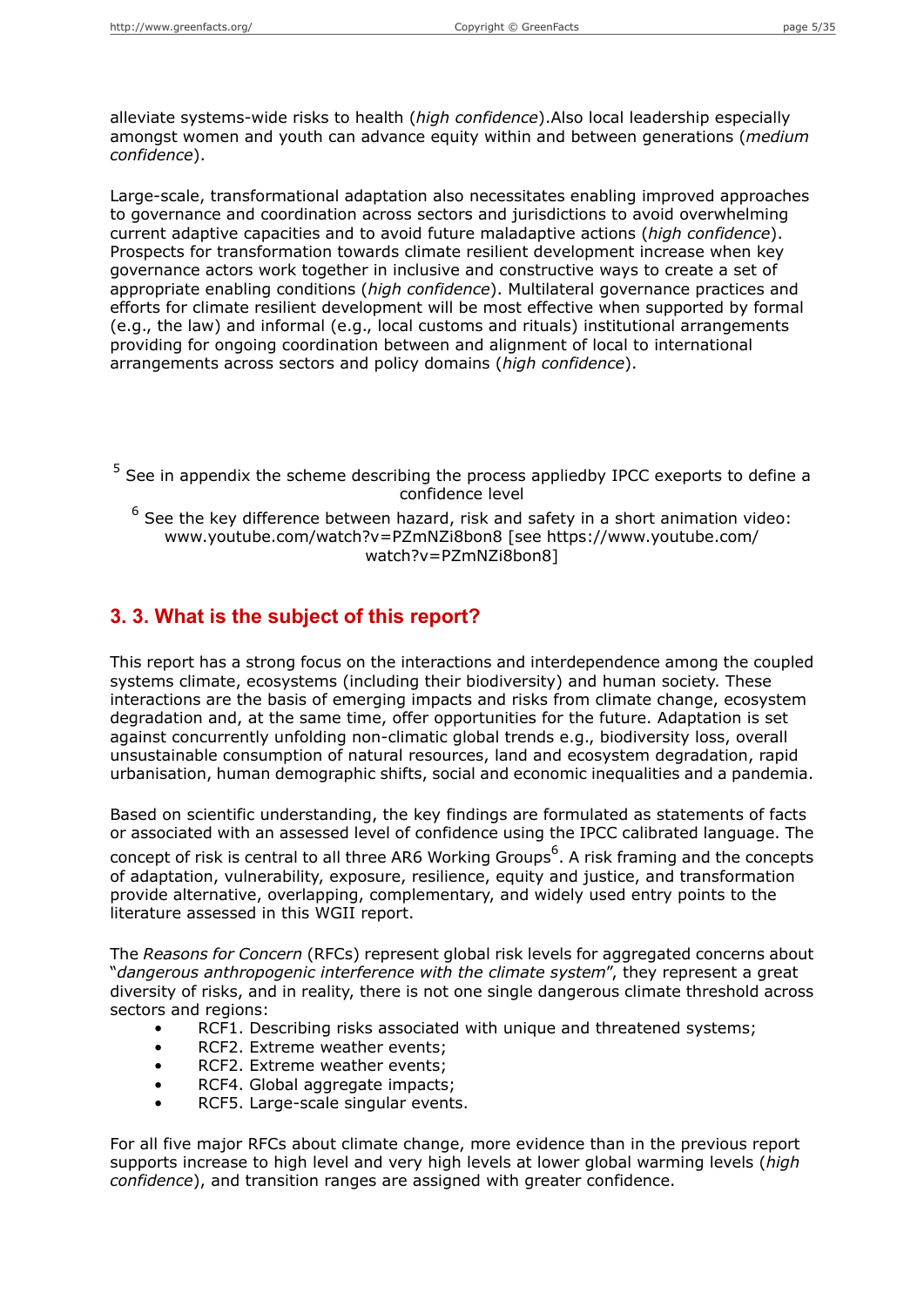Limiting global warming to 1.5ºC would ensure risk levels remain moderate for RFC3, RFC4 and RFC5 (*medium confidence*) but risk for RFC2 would have transitioned to a high risk at 1.5ºC and RFC1 would be well into the transition to very high risk (*high confidence*).

### **4. 4. What are the three key components associated to climate risks?**

Vulnerability, adaptation and resilience are the three essentials components characterising the climate risks.

• a) **Vulnerability** which is defined as the propensity or predisposition to be adversely affected and encompasses a variety of concepts and elements, including sensitivity or susceptibility to harm and lack of capacity to cope and adapt of exposed human and natural systems is a component of risk. Vulnerability is widely understood to differ within communities and across societies, regions and countries, also changing through time.



Urban infrastructure failures cascade risk and loss across and beyond the city [see [Annex](#page-34-0) 7, p. 35]

Approaches to analysing and assessing vulnerability have evolved since previous IPCC assessments.

- b) **Adaptation** is defined, in human systems, as the process of adjustment to actual or expected climate and its effects in order to moderate harm or take advantage of beneficial opportunities. Adaptation is the process of adjustment to actual climate and its effects; human intervention may facilitate this. It plays a key role in reducing exposure and vulnerability to climate change in natural systems. Adaptation in ecological systems includes autonomous adjustments through ecological and evolutionary processes, bouncing back and returning to a previous state after a disturbance. In human systems, adaptation can be anticipatory or reactive, as well as incremental and / or transformational. The latter changes the fundamental attributes of a social-ecological system in anticipation of climate change and its impacts. The limit of adaptations is the point at which an actor's objectives (or system needs) cannot be secured from intolerable risks through adaptive actions. Adaptation is subject to hard and soft limits. A hard adaptation limit is when no adaptive actions are possible to avoid intolerable risks while in a soft adaptation limit options may exist but are currently not available to avoid intolerable risks through adaptive action. AR6 highlights adaptation solutions which are effective, feasible, and conform to principles of justice.
- c) **Resilience** is not just the ability to maintain essential function, identity and structure, but also the capacity for transformation. It is defined as the capacity of social, economic and ecosystems to cope with a hazardous event or trend or disturbance, responding or reorganising in ways that maintain their essential function, identity and structure as well as biodiversity in case of ecosystems while also maintaining the capacity. for adaptation, learning and transformation. Resilience is a positive attribute when it maintains such a capacity for adaptation, learning, and/or transformation.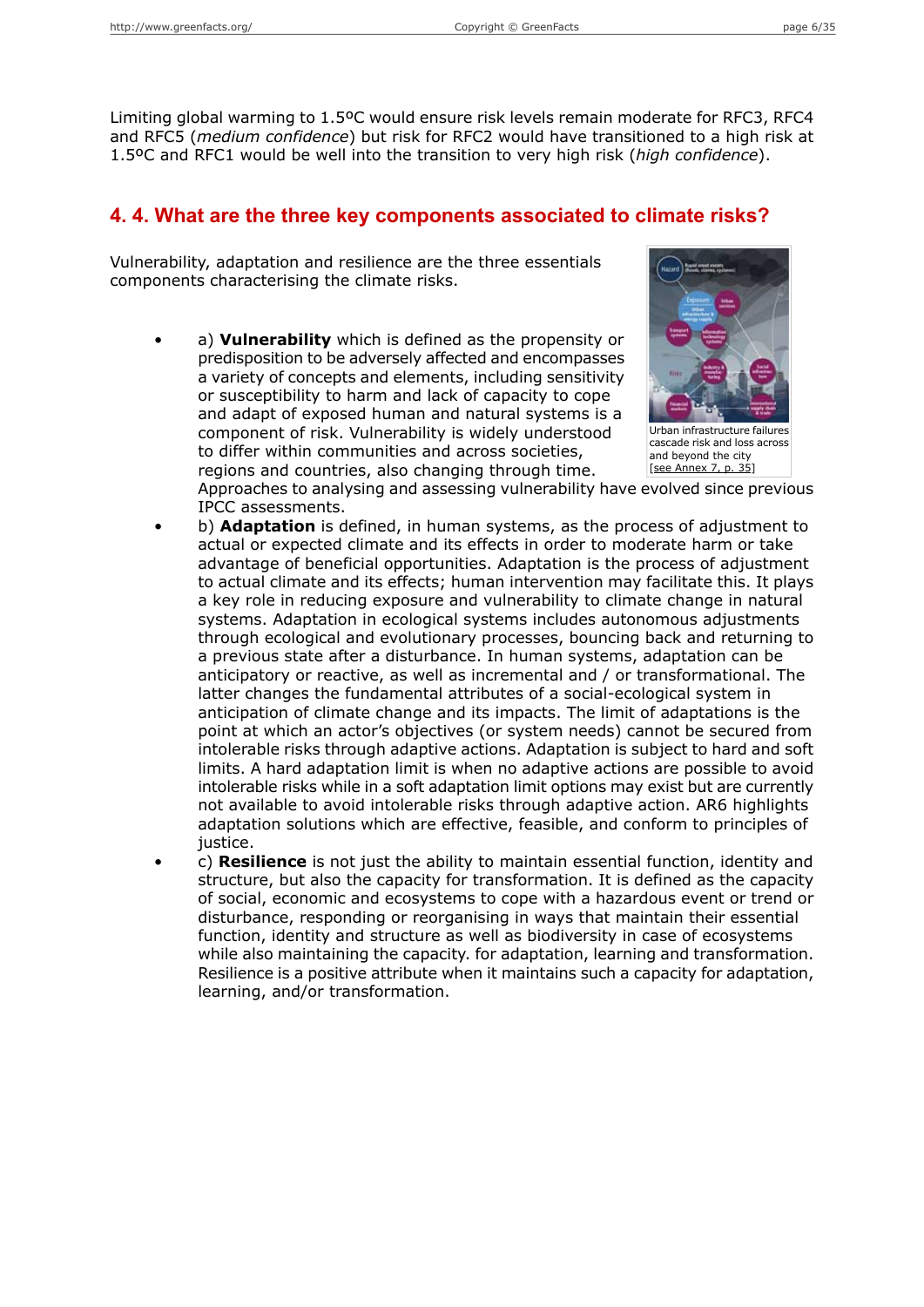## **5. 5. What are the main climate changes impacts observed since the former 5th IPCC report (AR5)?**

Widespread, pervasive impacts to ecosystems, people, settlements, and infrastructure have resulted from observed increases in the frequency and intensity of climate and weather extremes, including hot extremes on land and in the ocean, heavy precipitation events, drought and fire weather (*high confidence*). Increasingly since AR5, these observed impacts have been attributed to human-induced climate change particularly through increased frequency and severity of extreme events. These include increased heat related human mortality (*medium confidence*), warm-water coral bleaching and mortality (*high confidence*), and increased drought related tree mortality (*high confidence*).

Observed increases in areas burned by wildfires have been attributed to human-induced climate change in some regions *(medium to high confidence)*. Adverse impacts from tropical cyclones, with related losses and damages, have increased due to sea level rise and the increase in heavy precipitation (*medium confidence*). Impacts in natural and human systems from slow-onset processes such as ocean acidification, sea level rise or regional decreases in precipitation have also been attributed to human induced climate change (*high confidence*). Glacier mass loss, permafrost thaw and decline in snow cover are projected to continue beyond 21st century (*high confidence*). Many low elevation and small glaciers around the world will lose most of their total mass at 1.5 ° C warming (*high confidence*). Glaciers are likely to disappear by nearly 50% in High Mountain Asia and about 70% in Central and Western Asia by the end of the 21st century under the medium warming scenario.

Some key risks contributing to the *Reasons for Concern* (RFCs) are projected to lead to widespread, pervasive, and potentially irreversible impacts at global warming levels of 1.5–2°C if exposure and vulnerability are high and adaptation is low (*medium confidence*). Population groups in most vulnerable and exposed regions to compound and cascading risks have the most urgent need for improved adaptive capacity (*high confidence*).

Risks to ecosystem integrity, functioning and resilience are projected to escalate with every tenth of a degree increase in global warming (*very high confidence*). Changes induced by climate change in the physiology, biomass, structure and extent of ecosystems will also determine their future carbon storage capacity (*high confidence*). Temperature rise of 4ºC by 2100 is projected to increase global burned area 50-70% and fire frequency by  $\sim$ 30%, potentially releasing 11-200 Gigatons of carbon from the Arctic alone (*medium confidence*). Changes in plankton community structure and productivity are projected to reduce carbon sequestration at depth (*low to medium confidence*).

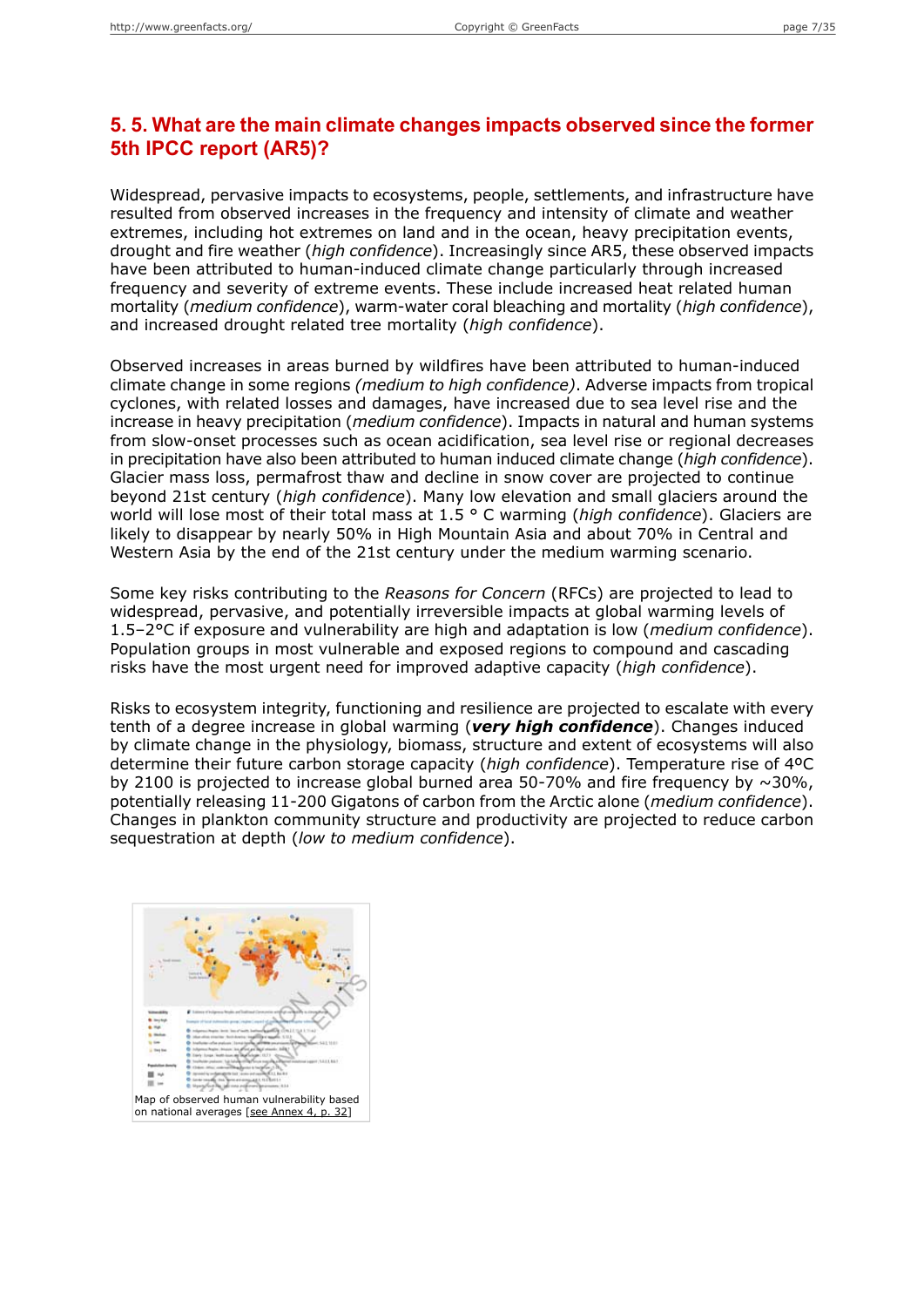Over large areas of northern South America, the Mediterranean, western China and high latitudes in North America and Eurasia, frequency of extreme agricultural droughts are projected to be 150 to 200% more likely at 2°C, and over 200% more likely at 4°C (*medium confidence*). An additional 350 and 410 million people living in urban areas will be exposed to water scarcity from severe droughts at 1.5°C and 2°C, respectively. Above 2°C, frequency and duration of meteorological drought is projected to be double over North Africa, the western Sahel and Southern Africa (*medium confidence*). More droughts and extreme fire weather are projected in southern and eastern Australia (*high confidence*) and over most of New Zealand (*medium confidence*).

By contrast, projected increase in heavy rainfall events at all levels of warming in many regions in Africa will cause increasing exposure to pluvial and riverine flooding (*high confidence*), with expected human displacement increasing 200% for 1.6°C and 600% for 2.6°C. Particularly exposed and vulnerable coastal communities, especially those relying on coastal ecosystems for protection or livelihoods, may face adaptation limits well before the end of this century, even at low warming levels (*high confidence*). A 1.5°C increase would result in an increase of 100–200% in the population affected by floods in Colombia, Brazil and Argentina, 300% in Ecuador and 400% in Peru (*medium confidence*). Compounded and cascading climate risks, such as tropical cyclone storm surge damage to coastal infrastructure and supply chain networks, are expected to increase (*medium confidence*).



Compound risks in coastal and island systems reduce habitability in coastal and island systems reduce hability [see [Annex](#page-30-0) 3, p. 31]

## **6. 6. What are the now expected evolutions of global temperatures?**

Global warming of 1.5°C relative to 1850–1900 would be exceeded during the 21st century under the intermediate, high and very high greenhouse gas emissions scenarios considered in this report. Under the five illustrative scenarios, in the near term (2021–2040), the 1.5°C global warming level:

- Is very likely to be exceeded under the very high greenhouse gas emissions scenario ;
- Likely to be exceeded under the intermediate and high greenhouse gas emissions scenarios ;
- More likely than not to be exceeded under the low greenhouse gas emissions scenario ;
- and more likely than not to be reached under the very low greenhouse gas emissions scenario.

Furthermore, for the very low greenhouse gas emissions scenario, it is more likely than not that global surface temperature would decline back to below 1.5°C toward the end of the 21st century, with a temporary overshoot of no more than  $0.1^{\circ}$ C above 1.5 $^{\circ}$ C global warming.

*Solar Radiation Modification* (SRM) approaches attempt to offset warming and ameliorate some climate risks but introduce a range of new risks to people and ecosystems, which are not well understood (*high confidence*). There is high agreement in the literature that for addressing climate change risks SRM is, at best, a supplement to achieving sustained net zero or net negative carbon dioxide (CO<sub>2</sub>) emission levels globally. SRM effects on climate hazards are highly dependent on deployment scenarios and substantial residual climate change or overcompensating change would occur at regional scales and seasonal timescales (*high confidence*). Due in part to limited research, there is low confidence in projected benefits or risks to crop yields, economies, human health, or ecosystems. By contrast, large negative impacts are projected from rapid warming for a sudden and sustained termination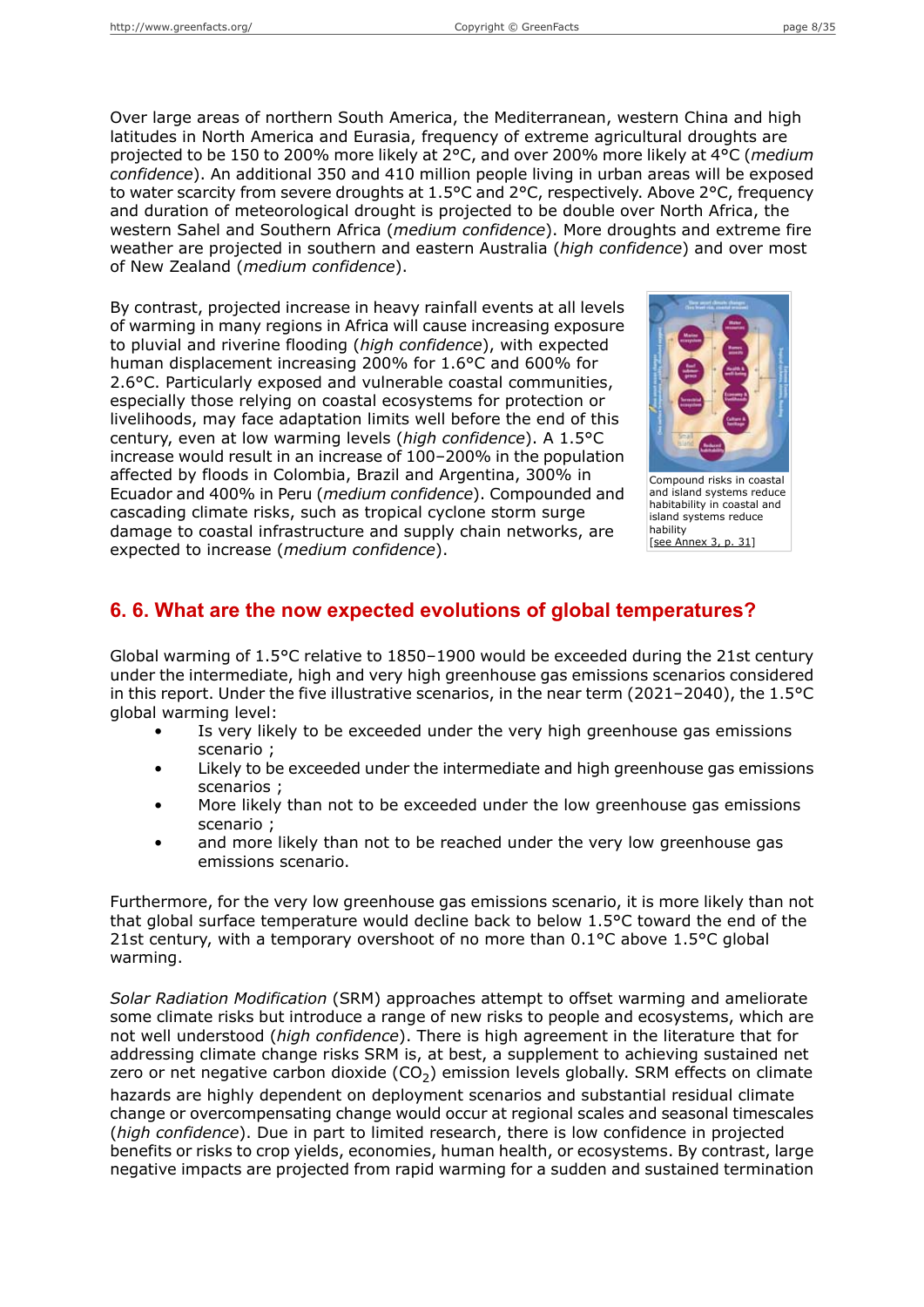of SRM in a high-CO<sub>2</sub> scenario. SRM would not stop CO<sub>2</sub> from increasing in the atmosphere or reduce resulting ocean acidification under continued anthropogenic emissions (*high confidence*).

In conclusion, co-evolution of SRM governance and research provides a chance for responsibly developing SRM technologies with broader public participation and political legitimacy, guarding against potential risks and harms relevant across a full range of scenarios.

### **7. 7. What are the specific impacts of climate changes on biodiversity?**

Biodiversity loss, and degradation, damages to and transformation of ecosystems are already key risks for every region due to past global warming and will continue to escalate with every increment of global warming (*very high confidence*). Near-term warming and increased frequency, severity and duration of extreme events will place many terrestrial, freshwater, coastal and marine ecosystems at high or very high risks of biodiversity loss (*medium to very high confidence, depending on ecosystem*) 7 . In terrestrial ecosystems, 3 to 14% of species assessed will likely face very high risk of extinction at global warming levels of 1.5°C, increasing up to to 39% at 4°C and to 48% at 5°C.

Near-term warming will continue to cause plants and animals to alter their timing of seasonal events (*high confidence*) and to move their geographic ranges (*high confidence*). Even for less-vulnerable species and systems, projected climate-change risks surpass hard limits to natural adaptation, increasing species at high risk of population declines (*medium confidence*), loss of critical habitats *(medium to high confidence)* and compromising ecosystem structure, functioning and resilience (*medium confidence*). Global warming will progressively weaken soil health and ecosystem services such as pollination, increase pressure from pests and diseases, and reduce marine animal biomass, undermining food productivity in many regions on land and in the ocean (*medium confidence*). Climate change will indeed reduce the effectiveness of pollination as species are lost from certain areas, or the coordination of pollinator activity and flower receptiveness is disrupted in some regions (*high confidence*).

These near-term risks for biodiversity loss are moderate to high in forest ecosystems (*medium confidence*), kelp and seagrass ecosystems *(high to very high confidence)* and high to very high in Arctic sea-ice and terrestrial ecosystems (*high confidence*) and warmwater coral reefs (*very high confidence*).

Continued and accelerating sea level rise will encroach on coastal settlements and infrastructure (*high confidence*) and commit low-lying coastal ecosystems to submergence and loss (*medium confidence*). If trends in urbanisation in exposed areas continue, this will exacerbate the impacts, with more challenges where energy, water and other services are constrained (*medium confidence*). The number of people at risk from climate change and associated loss of biodiversity will progressively increase (*medium confidence*).

Effective ecosystem conservation on approximately 30% to 50% of Earth's land, freshwater and ocean areas, including all remaining areas with a high degree of naturalness and ecosystem integrity, will help protect biodiversity, build ecosystem resilience and ensure essential ecosystem services (*high confidence*).

 $<sup>7</sup>$  Important to note that biodiversity is essential to the resilience of natural ecosystems in</sup> functions like pollination, climate regulation, flood protection, soil fertility, etc. It is also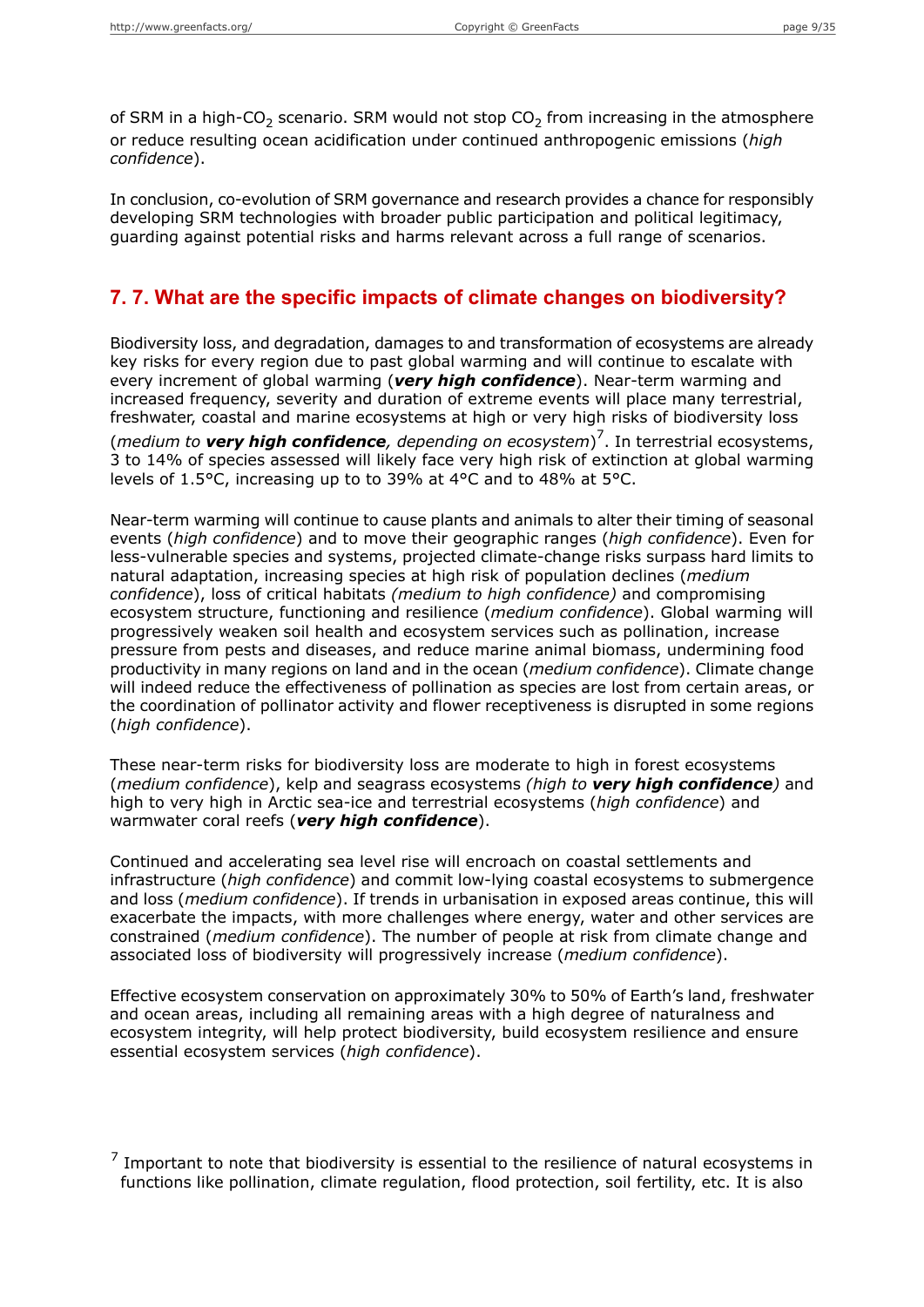crucial to ensure the productivity of resources and the services that nature supplies to humanity for the production of food, fuels, fibres (a.o. wood and paper) and medicines.

### **8. 8. What are the damages caused more specifically to terrestrial and freshwater?**

Widespread deterioration of ecosystem structure and function, resilience and natural adaptive capacity, as well as shifts in seasonal timing have occurred due to climate change (*high confidence*), with adverse socioeconomic consequences (*high confidence*). Climate change has caused substantial damages, and increasingly irreversible losses, in terrestrial, freshwater and coastal and open ocean marine ecosystems (*high confidence*). The extent and magnitude of these impacts are larger than estimated in previous assessments (*high confidence*). Impacts are evident on ecosystem structure, species geographic ranges and timing of seasonal life cycles.

Projected climate change, combined with non-climatic drivers, will cause loss and degradation of much of the world's forests (*high confidence*), coral reefs and low-lying coastal wetlands (*very high confidence*). Approximately half of the species assessed globally have shifted polewards or, on land, also to higher elevations (*very high confidence*). Hundreds of local losses of species have been driven by increases in the magnitude of heat extremes (*high confidence*), as well as mass mortality events on land and in the ocean (*very high confidence*) and loss of kelp forests (*high confidence*).

Extinction risk increases disproportionally from global warming of 1.5 to 3°C and is especially high for endemic species and species rendered less resilient by human-induced non-climate stressors *(very high confidence)*. Some losses are already irreversible, such as the first species extinctions driven by climate change *(medium confidence)*. Other impacts are approaching irreversibility such as the impacts of hydrological changes resulting from the retreat of glaciers, or the changes in some mountain *(medium confidence)* and Arctic ecosystems driven by permafrost thaw *(high confidence)*.

#### **9. 9. What are the impacts of climate change on the various water systems?**

Risks in physical water availability and water-related hazards will continue to increase by the mid to long-term in all assessed regions, with greater risk at higher global warming levels (*high confidence*). Central to equity issues about water is that it remains a public good (*high confidence*).

By 2050, environmentally critical streamflow is projected to be affected in 42% to 79% of the world's watersheds, causing negative impacts on freshwater ecosystems (*medium confidence*). Increased wildfire, combined with soil erosion due to deforestation, could degrade water supplies (*medium confidence*). Projected climate-driven water cycle changes, including increase in evapotranspiration, altered spatial patterns and amount of precipitation, and associated changes in groundwater recharge, runoff and streamflow, will impact terrestrial, freshwater, estuarine and coastal ecosystems and the transport of materials through the biogeochemical cycles, impacting humans and societal well-being (*medium confidence*).

At approximately 2°C global warming, snowmelt water availability for irrigation is projected to decline in some snowmelt dependent river basins by up to 20%, and global glacier mass loss of  $18 \pm 13\%$  is projected to diminish water availability for agriculture, hydropower, and human settlements in the mid- to long-term, with these changes projected to double with 4°C global warming (*medium confidence*).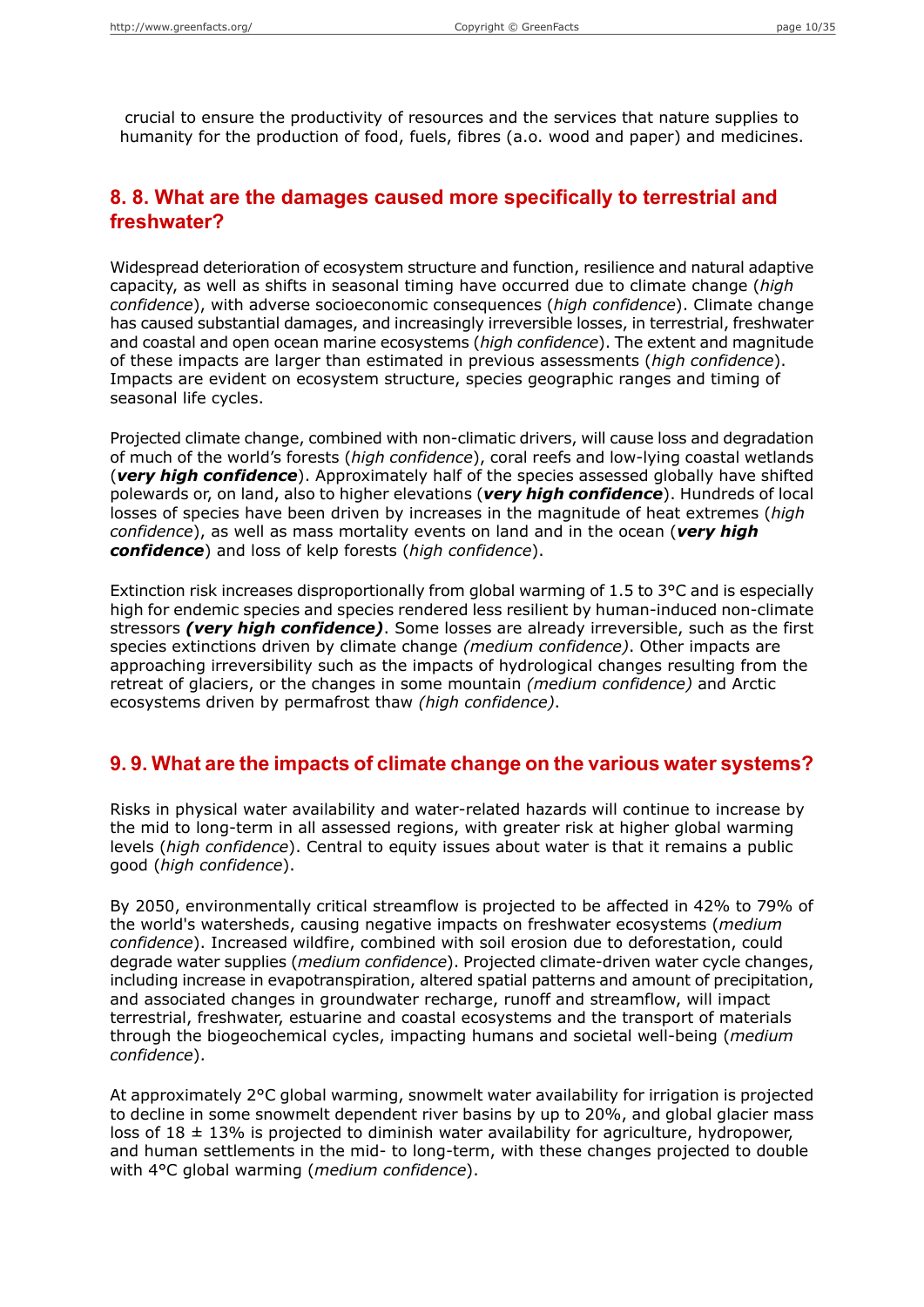In small islands, groundwater availability is threatened by climate change (*high confidence*). Changes to streamflow magnitude, timing and associated extremes are projected to adversely impact freshwater ecosystems in many watersheds by the mid- to long-term across all assessed scenarios (*medium confidence*). Projected increases in direct flood damages are higher by 1.4 to 2 times at 2°C and 2.5 to 3.9 times at 3°C compared to 1.5°C global warming without adaptation (*medium confidence*).

At global warming of 4°C, approximately 10% of the global land area is projected to face increases in both extreme high and low river flows in the same location, with implications for planning for all water use sectors (*medium confidence*). Challenges for water management will be exacerbated in the near, mid and long term, depending on the magnitude, rate and regional details of future climate change and will be particularly challenging for regions with constrained resources for water management (*high confidence*).

### **10. 10. What are the impacts of climate change on agricultural activities and food security?**

Increasing weather and climate extreme events have already exposed millions of people to acute food insecurity and reduced water security, with the largest impacts observed in many locations and/or communities in Africa, Asia, Central and South America, Small Islands and the Arctic (*high confidence*). Jointly, sudden losses of food production and access to food compounded by decreased diet diversity have increased malnutrition in many communities (*high confidence*), especially for Indigenous Peoples, small-scale food producers and low-income households (*high confidence*), with children, elderly people and pregnant women particularly impacted (*high confidence*). Roughly half of the world's population currently experience severe water scarcity for at least some part of the year due to climatic and non-climatic drivers (*medium confidence*).

Increases in frequency, intensity and severity of droughts, floods and heatwaves, and continued sea level rise will also increase risks to food security (*high confidence*) in vulnerable regions from moderate to high between 1.5°C and 2°C global warming level, with no or low levels of adaptation (*medium confidence*) hindering efforts to meet the United Unions's 17 Sustainable Development Goals (*high confidence*). At 3ºC or higher global warming levels, adverse impacts on all food sectors will become prevalent, further stressing food availability (*high confidence*), agricultural labour productivity, and food access (*medium confidence*). Regional disparity in risks to food security will grow at these higher warming levels, increasing poverty traps, particularly in regions characterized by a high level of human vulnerability (*high confidence*).

Ocean warming and ocean acidification have already adversely affected food production from shellfish aquaculture and fisheries in some oceanic regions (*high confidence*). For example, cascading effects on food webs have been reported in the Baltic, due to detrimental oxygen levels (*high confidence*). Global marine aquaculture will decline under increasing temperature and acidification conditions by 2100, with potential short-term gains for finfish aquaculture in some temperate regions. Aquatic food safety will also decrease through increased detrimental impacts from harmful algal blooms (*high confidence*) and human exposure to elevated6 bioaccumulation of persistent organic pollutants and methylmercury (*low to medium confidence*).

Climate change will thus increasingly add pressure on food production systems, undermining food security (*high confidence*). With every increment of warming, exposure to climate hazards will grow substantially (*high confidence*), and adverse impacts on all food sectors will become prevalent, further stressing food security (*high confidence*).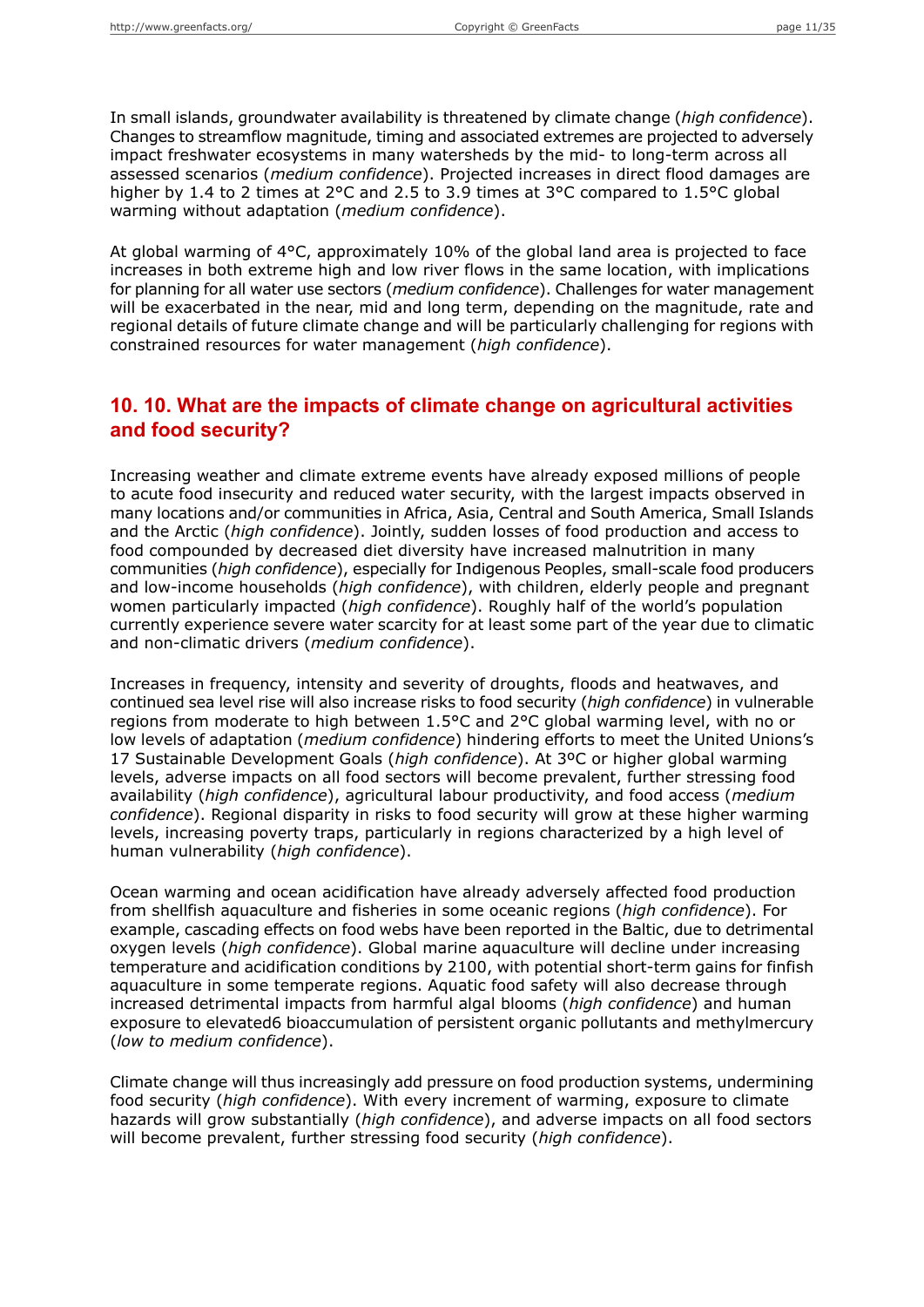While agricultural development contributes to food security, unsustainable agricultural expansion, driven in part by unbalanced diets, increases ecosystem and human vulnerability and leads to competition for land and/or water resources (*high confidence*). Acute food insecurity can occur at any time with a severity that threatens lives, livelihoods or both, regardless of the causes, context or duration, as a result of shocks risking determinants of food security and nutrition, and used to assess the need for humanitarian action $8$ .

Irrigation is widely used and effective for yield stability, but with several negative outcomes, including water demand (*high confidence*), groundwater depletion (*high confidence*); alteration of local to regional climates (*high confidence*); increasing soil salinity (*medium confidence*) widening inequalities and loss of rural smallholder livelihoods with weak governance (*medium confidence*).Irrigation expansion will face increasing limits due to water availability beyond 1.5°C (*medium confidence*), with a potential doubling of regional risks to irrigation water availability between 2°C and 4°C (*medium confidence*).



Cascading impacts of climate hazards on food and nutrition [see [Annex](#page-28-0) 1, p. 29]

Meeting the increasing needs of the human population, for food

and fibre production requires thus transformation in management regimes to recognize dependencies on local healthy ecosystems, with greater sustainability, including through increased use of agroecological farming approaches, and adaptation to the changing climate (*high confidence*). Although overall agricultural productivity has increased, climate change has slowed this growth over the past 50 years globally (*medium confidence*), related negative impacts were mainly in mid- and low latitude regions but positive impacts occurred in some high latitude regions (*high confidence*).

To reduce vulnerability of fisheries, adaptation options exist through better management, governance and socioeconomic dimensions (*medium confidence*) to eliminate overexploitation and pollution (*high confidence*). Indigenous knowledge and local knowledge can facilitate adaptation in small-scale fisheries, especially when combined with scientific knowledge and utilized in management regimes (*medium confidence*).

Among others, genetic improvements through modern biotechnology have also the potential to increase climate resilience in food production systems (*high confidence*) but with biophysical ceilings, and technical, agroecosystem, socio-economic and political variables strongly influence and limit uptake of climate-resilient crops, particularly for smallholders (*medium confidence*).

8 IPC Global Partners, 2019.

## **11. 11. What are the impacts of climate changes on human health?**

In all regions, extreme heat events have already resulted in human mortality and morbidity *(very high confidence)*. The occurrence of climate-related food-borne and water-borne diseases has also increased *(very high confidence)*.

Opportunities for pathogens to spread from wildlife to human populations have increased as climate change has already driven range shifts of wildlife, exploitation of wildlife, and loss of wildlife habitat quality. The incidence of vector-borne diseases has already increased from range expansion and/or increased reproduction of disease vectors. This has resulted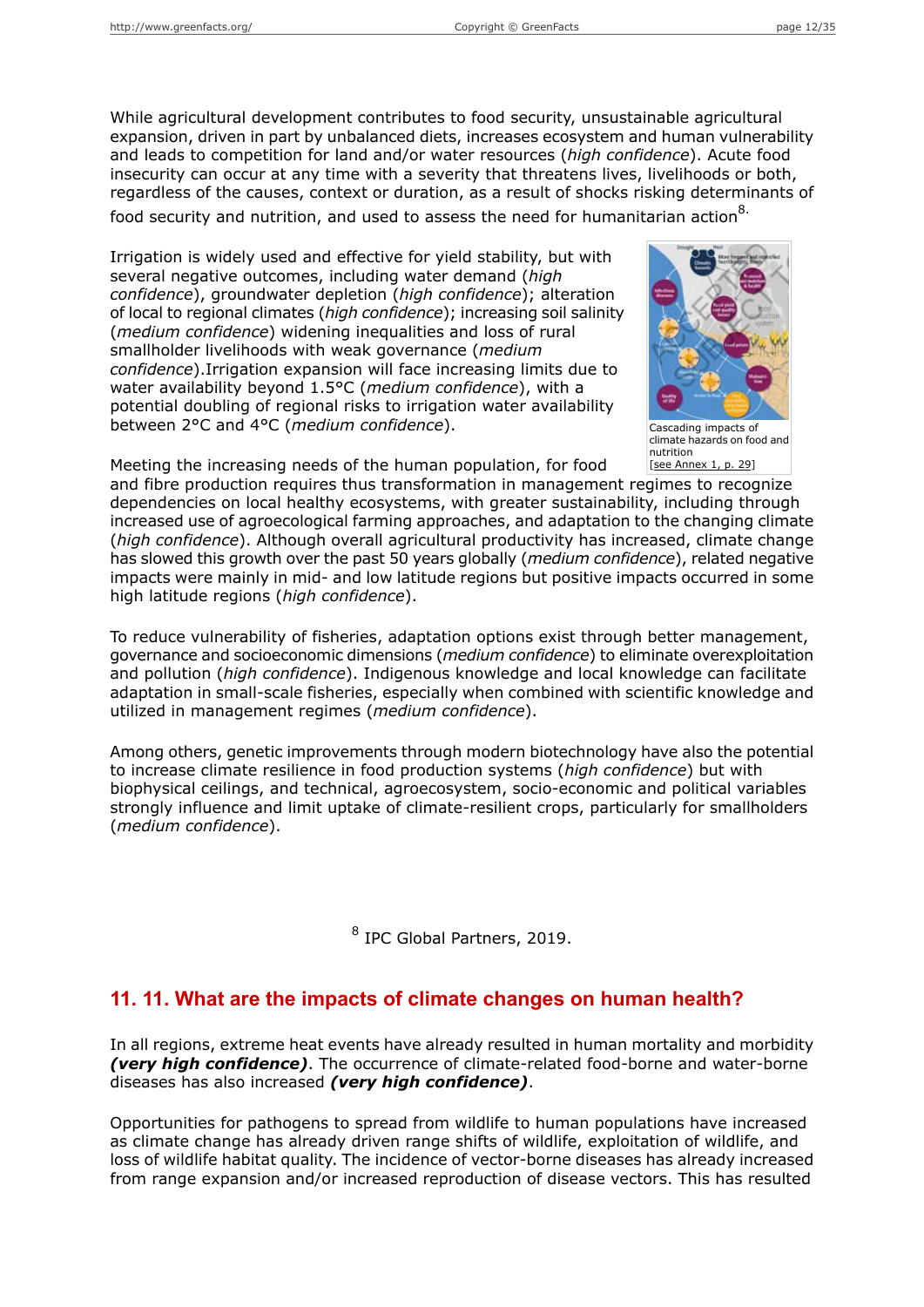in increased emergence of zoonotic disease epidemics and pandemics (*medium confidence*). Animal and human diseases, including zoonoses, are emerging in new areas (*high confidence*). Zoonoses that have been historically rare or never documented in Arctic and subarctic regions of Europe, Asia, and North America are emerging as a result of climate-induced environmental change (e.g., anthrax) and spreading poleward and increasing in incidence (e.g., tularemia) (*very high confidence*).

Water and food-borne disease risks have also increased regionally from climate-sensitive aquatic pathogens, including Vibrio spp. (*high confidence*), and from toxic substances from harmful freshwater cyanobacteria (*medium confidence*). Although diarrheal diseases have decreased globally, higher temperatures, increased rain and flooding have increased the occurrence of diarrheal diseases, including cholera (*very high confidence*) and other gastrointestinal infections (*high confidence*).



As the likelihood of dangerous risks to human health continue to increase, there is greater need for transformational changes to health and other systems (*very high confidence*). Climate change will further increase the number of deaths and the global burden of non communicable and infectious diseases (*high confidence*). Over 9 million climate-related deaths per year are projected by the end of the century, under a high emissions scenario and accounting for population growth, economic development, and adaptation. Health risks will be differentiated by gender, age, income, social status and region (*high confidence*). Projections under mid-range emissions scenarios show an additional 250,000 deaths per year by 2050 (compared to 1961-1990) due to malaria, heat, childhood undernutrition, and diarrhea (*high confidence*). Overall, more than half of this excess mortality is projected for Africa.

Cardiovascular disease mortality could increase by 18%, 47%, and 69% in the 2020s, 2050s, and 2080s or by 16%, 73% and 134% compared to the 1980s, depending on the scenario considered (*high confidence*). Future risks of respiratory disease associated with aeroallergens and ozone exposure 41 are expected to increase (*high confidence*). In assessed regions, some mental health challenges, including anxiety and stress, are associated with increasing temperatures (*high confidence*), trauma from weather and climate extreme events (*very high confidence*), and loss of livelihoods and culture (*high confidence*). These are expected to increase under further global warming in all assessed regions, particularly for children, adolescents, particularly girls, elderly people with existing mental, physical, underlying health conditions and medical challenges (*high confidence*).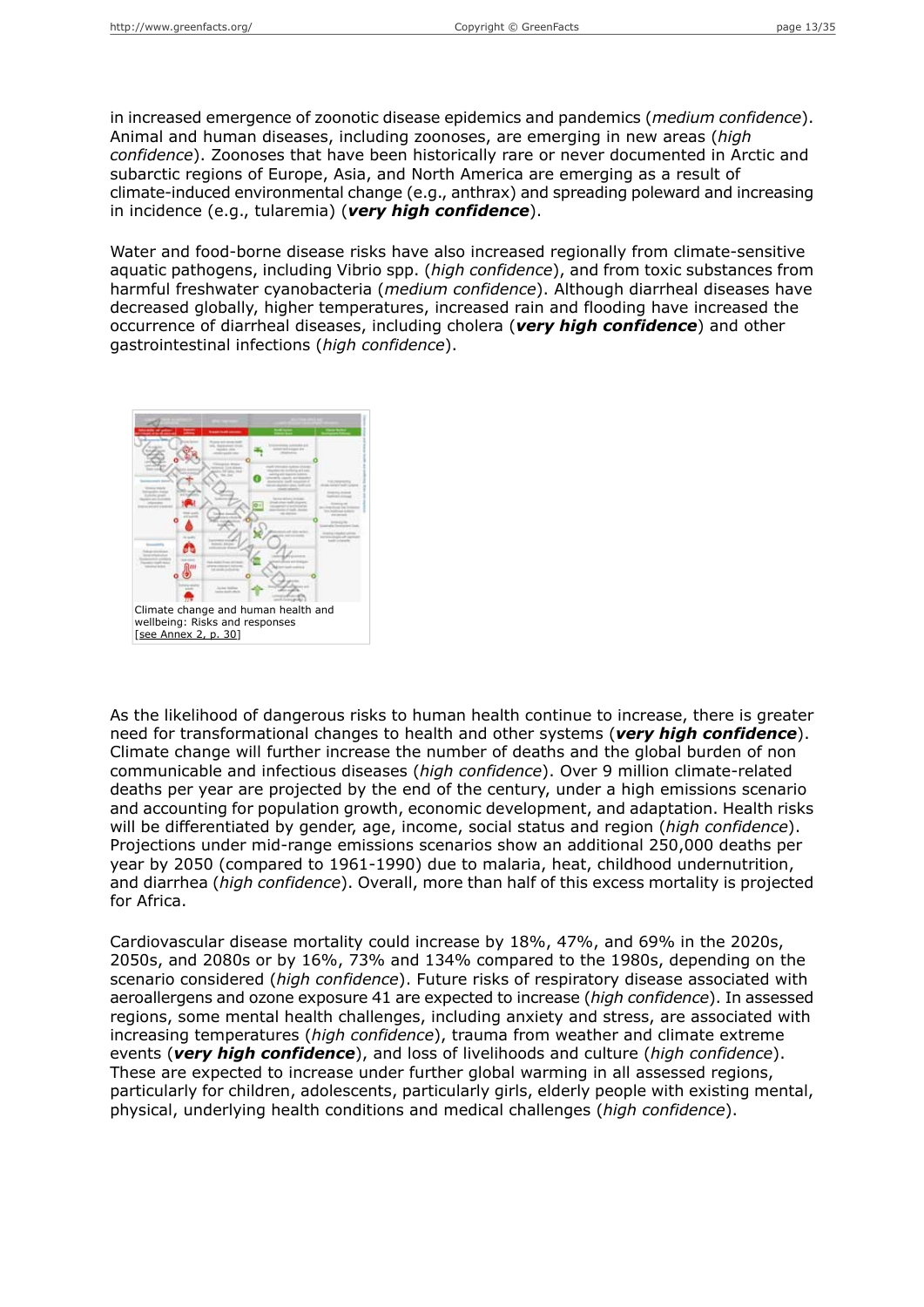Several chronic, non-communicable respiratory diseases are climate-sensitive based on their exposure pathways (e.g., heat, cold, dust, small particulates, ozone, fire smoke, and allergens) (*high confidence*), although climate change is not the dominant driver in all cases.

Increased exposure to wildfire smoke, atmospheric dust, and aeroallergens have been associated with climate-sensitive cardiovascular and respiratory distress (*high confidence*). Health services have been disrupted by extreme events such as floods (*high confidence*).

In urban settings, observed climate change has also caused impacts on human health, livelihoods and key infrastructure (*high confidence*).

Despite acknowledgement of the importance of health adaptation as a key component, action has been slow since AR5 (*high confidence*). Globally, health systems are poorly resourced in general, and their capacity to respond to climate change is weak, with mental health support being particularly inadequate (*very high confidence*). Financial constraints are the most referenced barrier to health adaptation and therefore scaling up financial investments remains a key international priority (*very high confidence*).

Meanwhile, the burden of diseases could be reduced and resilience increased through:

- Health systems generating awareness of climate change impacts on health (*medium confidence*);
- Strengthening access to water and sanitation (*high confidence*);
- Integrating vector control management approaches (*very high confidence*);
- Expansion of existing early-warning monitoring systems (*high confidence*);
- Increasing vaccine development and coverage (*medium confidence*);
- Increasing vaccine development and coverage (*medium confidence*);
- Building financial safety nets (*medium confidence*).

## **12. 12. What will be more specifically the impact of climate change on costal regions?**

Sea-level rise, combined with altered rainfall patterns, will increase coastal inundation and water-use allocation issues between water-dependent sectors, such as agriculture, direct human consumption, sanitation, and hydropower (*medium confidence*). For example, in Europe coastal flood damage is projected to increase at least 10-fold by the end of the 21st century, and even more or earlier with current adaptation and mitigation (*high confidence*).

Under all emissions scenarios, coastal wetlands will likely face high risk from sea-level rise in the mid-term (*medium confidence*), with substantial losses before 2100. These risks will be compounded where coastal development prevents upshore migration of habitats or where terrestrial sediment inputs are limited and tidal ranges are small (*high confidence*). Near- to mid-term sea-level rise will also exacerbate coastal erosion and submersion, and the salinisation of coastal groundwater, expanding the loss of many different coastal habitats, ecosystems and ecosystem services (*medium confidence*).

Globally, population change in low-lying cities and settlements will lead to approximately a billion people projected to be at risk from coastal-specific climate hazards in the mid-term under all scenarios, including in Small Islands (*high confidence*). The population potentially exposed to a 100-year coastal flood is projected to increase by about 20% if global mean sea level rises by 0.15 m relative to 2020 levels; this exposed population doubles at a 0.75 m rise in mean sea level and triples at 1.4 m without population change and additional adaptation (*medium confidence*). By 2050, more than a billion people located in low-lying cities and settlements will be at risk from coast-specific climate hazards, influenced by coastal geomorphology, geographical location and adaptation action (*high confidence*).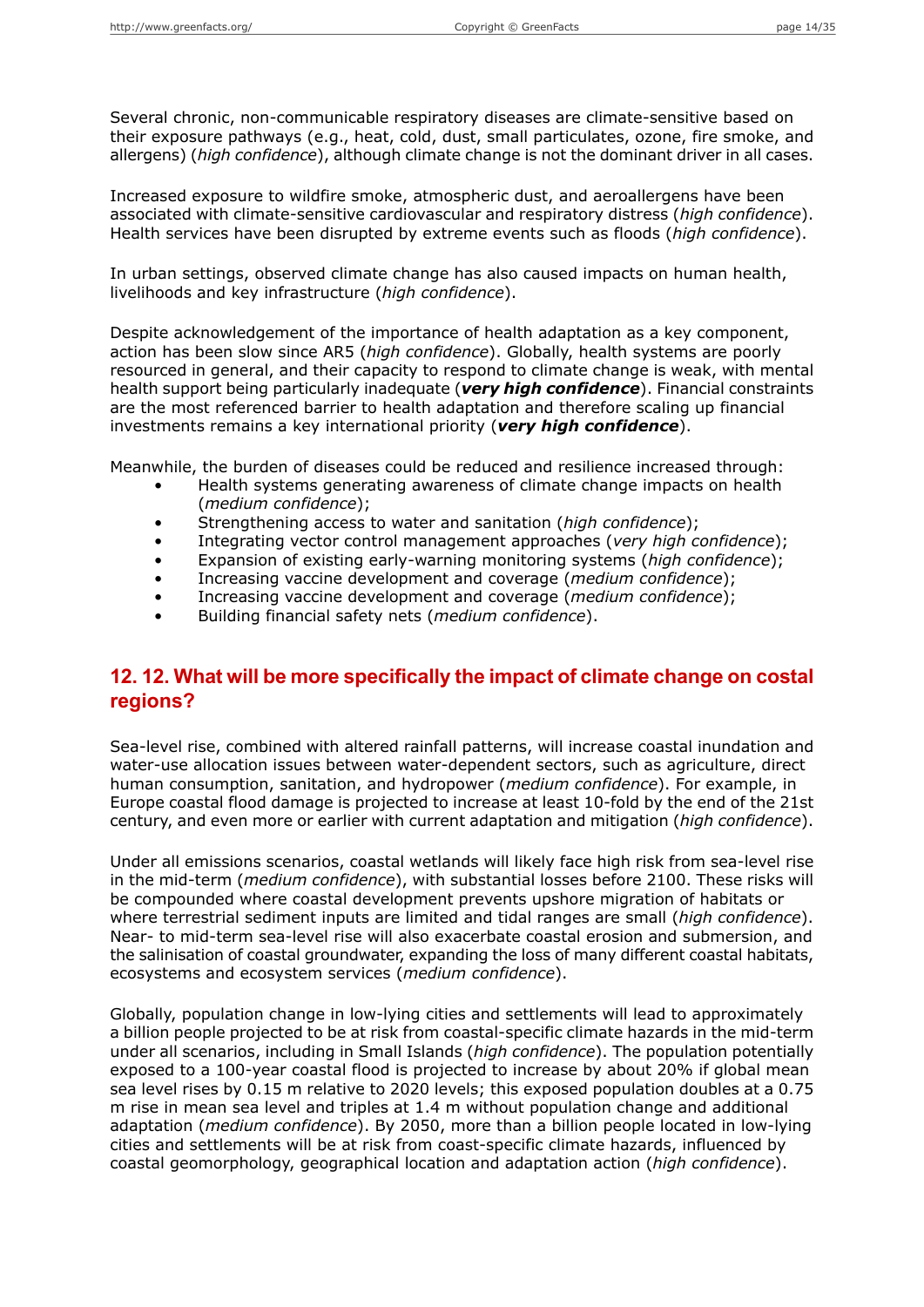Flood and drought-related acute food insecurity and malnutrition have already increased in Africa (*high confidence*) and Central and South America (*high confidence*). Climate change increases risks of violent conflict, primarily intrastate conflicts, by strengthening climate-sensitive drivers (*medium confidence*). While non-climatic factors are the dominant drivers of existing intrastate violent conflicts, in some assessed regions extreme weather and climate events have had a small, adverse impact on their length, severity or frequency, but the statistical association is weak (*medium confidence*). Through displacement and involuntary migration from extreme weather and climate events, climate change has generated and perpetuated vulnerability (*medium confidence*).

Regions and people with considerable development constraints have high vulnerability to climatic hazards (*high confidence*). Global hotspots of high human vulnerability are found particularly in West-, Central- and East Africa, South Asia, Central and South America, Small Island Developing States and the Arctic (*high confidence*). Vulnerability is higher in locations with poverty, governance challenges and limited access to basic services and resources, violent conflict and high levels of climate-sensitive livelihoods (e.g., smallholder farmers, pastoralists, fishing communities) (*high confidence*). Between 2010-2020, human mortality from floods, droughts and storms was 15 times higher in highly vulnerable regions, compared to regions with very low vulnerability (*high confidence*). Vulnerability at different spatial levels is exacerbated by inequity and marginalization linked to gender, ethnicity, low income or combinations thereof (*high confidence*), especially for many Indigenous Peoples and local communities (*high confidence*).

### **13. 13. How is the vulnerability of people more specifically affected and will evolve?**

Approximately 3.3 to 3.6 billion people live in contexts that are highly vulnerable to climate change (*high confidence*). Under an inequality scenario (SSP4) by 2030, the number of people living in extreme poverty will increase by 122 million from currently around 700 million (*medium confidence*).

Climate change is particularly impacting Indigenous Peoples' ways of life (*very high confidence*), cultural and linguistic diversity (*medium confidence*), food security (*high confidence*), and health and wellbeing (*very high confidence*). Asian and African urban areas are considered high risk locations from projected climate, extreme events, unplanned urbanisation, and rapid land use change (*high confidence*). The COVID-19 pandemic is also expected to increase the adverse consequences of climate change since the financial consequences have led to a shift in priorities and constrain vulnerability reduction (*medium confidence*).

Human and ecosystem vulnerability are interdependent (*high confidence*) and a high proportion of species is vulnerable to climate change (*high confidence*). Vulnerability to climate change is thus a multi-dimensional phenomenon, dynamic and shaped by intersecting historical and contemporary political, economic, and cultural processes of marginalisation (*high confidence*). Climate-induced changes are not experienced equally across gender, income, class, ethnicity, age, or physical ability (*high confidence*). Societies with high levels of inequity are less resilient to climate change (*high confidence*). It differs substantially among and within regions (*very high confidence*), driven also by unsustainable ocean and land use, inequity, marginalization, historical and ongoing patterns of inequity such as colonialism, and governance (*high confidence*) 9 .

Since the previous report AR5, there is increasing evidence that degradation and destruction of ecosystems by humans increases the vulnerability of people (*high confidence*). Unsustainable land-use and land cover change, unsustainable use of natural resources, deforestation, loss of biodiversity, pollution, and their interactions, adversely affect the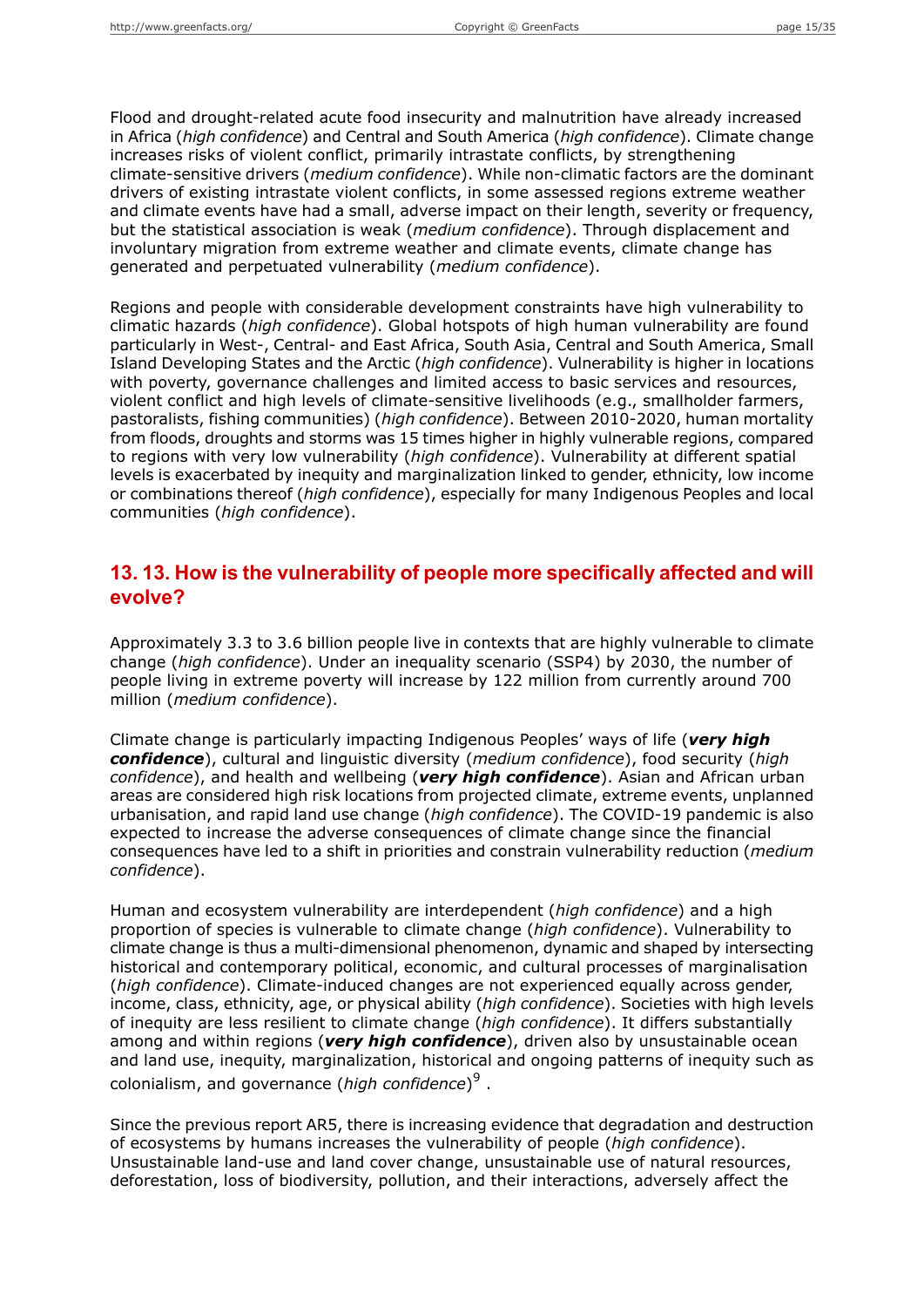capacities of ecosystems, societies, communities and individuals to adapt to climate change (*high confidence*). Loss of ecosystems and their services has cascading and long-term impacts on people globally, especially for Indigenous Peoples and local communities who are directly dependent on ecosystems, to meet basic needs (*high confidence*). Non-climatic human-induced factors exacerbate current ecosystem vulnerability to climate change (*very high confidence*). Globally, and even within protected areas, unsustainable use of natural resources, habitat fragmentation, and ecosystem damage by pollutants increase ecosystem vulnerability to climate change (*high confidence*). For example, in the Mediterranean and parts of Europe, potential reductions of up to 40% are projected under 3°C warming, while declines below 10% and 5% are projected under 2°C and 1.5°C warming levels, respectively<sup>10</sup>.

Current unsustainable development patterns are increasing exposure of ecosystems and people to climate hazards (*high confidence*). Key infrastructure and services such as energy supply and transmission, communications, food and water supply, and transport systems in and between urban and peri-urban areas are disrupted by sea-level rise, heat waves, droughts, changes in run-off, floods, wildfires and permafrost thaw (*high confidence*).

 $9$  See in this context the question 21: Could more systemic views and management practices play a role in the management of responses and adaptations to climate change challenges?

 $10$  The droughts impact on water levels in rivers would indirectlyaffect the capacty of refrigeration of energy production systems such as nuclear power units.

### **14. 14. How will this human vulnerability affect more specifically human migrations?**

Over 130 key risks have been found across regions and sectors. The intertwined issues of biodiversity loss and climatic change together with human demographic changes, particularly rapid growth in low-income countries, an aging population in high-income countries and rapid urbanisation are seen as core in understanding risk distribution at all scales. Future human vulnerability will continue to concentrate where the capacities of local, municipal and national governments, communities and the private sector are least able to provide infrastructures and basic services (*high confidence*). Under the global trend of urbanization, human vulnerability will also concentrate in informal settlements and rapidly growing smaller settlements (*high confidence*). Most at risk are women and children who make up the majority populations of these settlements (*high confidence*). Globally, urban key infrastructure systems are increasingly sites of risk creation that potentially drive compounding and cascading risks (*high confidence*). Unplanned rapid urbanization is a major driver of risk, particularly where increasing climate-driven risks affect key infrastructures.

Maladaptation is also a challenge and the AR6, refers to actions that may lead to increased risk of adverse climate-related outcomes, including via increased greenhouse gas emissions, increased or shifted vulnerability to climate change, more inequitable outcomes, or diminished welfare, now or in the future. Most often, maladaptation is an unintended consequence.

In rural areas vulnerability high emigration, reduced habitability and high will height reliance on climate-sensitive livelihoods by compounding processes (*high confidence*). Key infrastructure systems including sanitation, water, health, transport, communications and energy will be increasingly vulnerable if design standards do not account for changing climate conditions (*high confidence*). Vulnerability will also rapidly rise in low-lying Small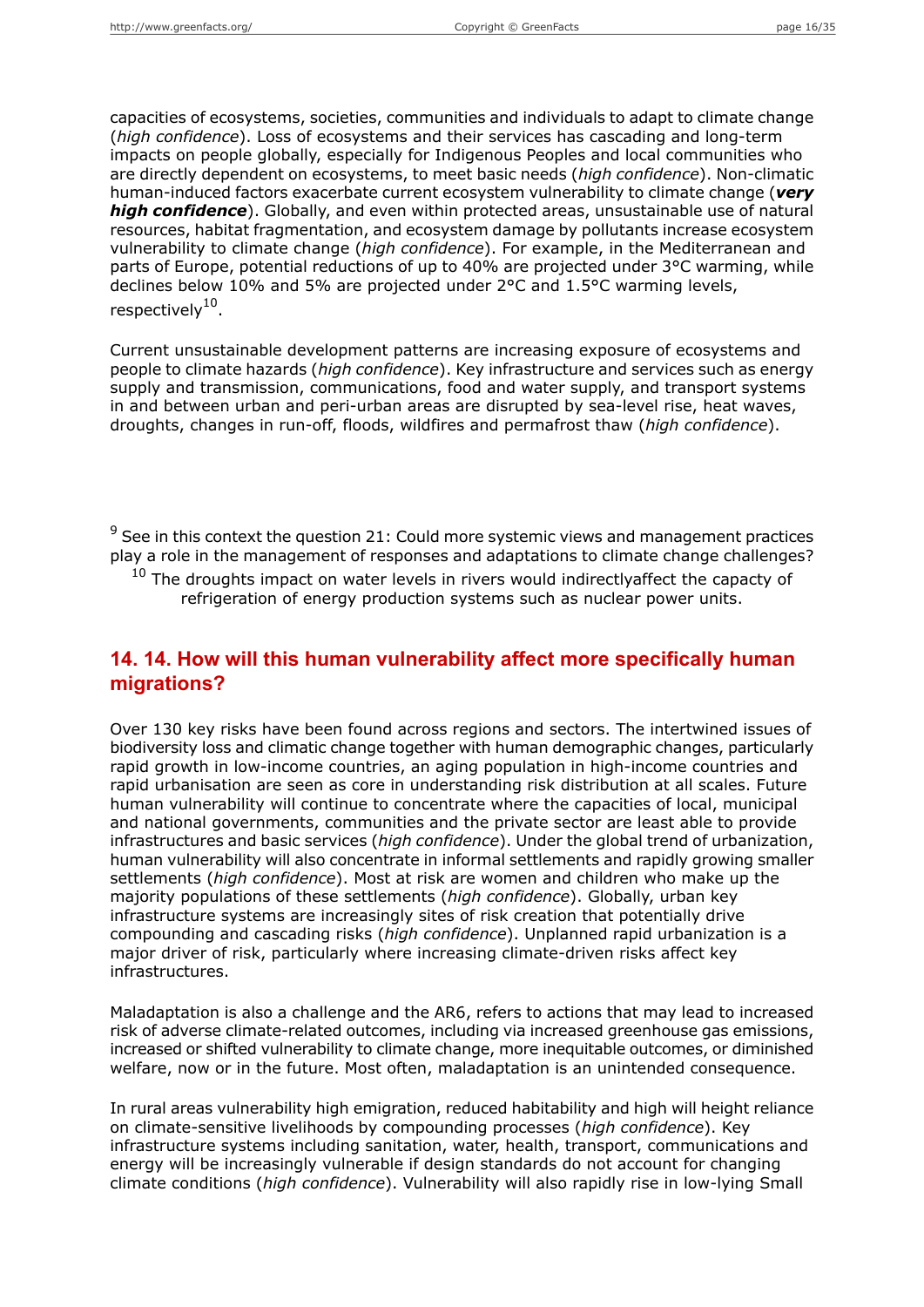Island Developing States and atolls in the context of sea level rise and in some mountain regions, already characterised by high vulnerability due to high dependence on climate-sensitive livelihoods, rising population displacement, the accelerating loss of ecosystem services and limited adaptive capacities (*high confidence*).

Climate variability and extremes are associated with more prolonged conflict through food price spikes, food and water insecurity, loss of income and loss of livelihoods (*high confidence*), with more consistent evidence for low-intensity organized violence within countries than for major or international armed conflict (*medium confidence*). Climate impacts and projected risks have been insufficiently internalized into private and public sector planning and budgeting practices and adaptation finance (*medium confidence*).

Future exposure to climatic hazards is also increasing globally due to socio-economic development trends including migration, growing inequality and urbanization (*high confidence*). Projected estimates of global aggregate net economic damages generally increase non-linearly with global warming levels (*high confidence*). In the mid- to long-term, displacement will increase with intensification of heavy precipitation and associated flooding, tropical cyclones, drought and, increasingly, sea level rise (*high confidence*). At progressive levels of warming, involuntary migration from regions with high exposure and low adaptive capacity would occur (*medium confidence*). Compared to other socioeconomic factors the influence of climate on conflict is assessed as relatively weak (*high confidence*). Along long-term socio-economic pathways that reduce non-climatic drivers, risk of violent conflict would decline (*medium confidence*). At higher global warming levels, impacts of weather and climate extremes, particularly drought, by increasing vulnerability will increasingly affect violent intrastate conflict (*medium confidence*).

#### **15. 15. What are the main impacts of climate change on economic activities?**

Climate and weather extremes are increasingly driving displacement in all regions (*high confidence*), with small island states disproportionately affected (*high confidence*). There is increased evidence that climate hazards associated with extreme events and variability act as direct drivers of involuntary migration and displacement and as indirect drivers through deteriorating climate-sensitive livelihoods (*high confidence*). The most common climatic drivers for migration and displacement are drought, tropical storms and hurricanes, heavy rains and floods (*high confidence*). Future climate change may increase involuntary displacement, but severe impacts also undermine the capacity of households to use mobility as a coping strategy, causing high exposure to climate risks, with consequences for basic survival, health and wellbeing (*high confidence*). While relocation may in the near-term appear socially unacceptable, economically inefficient, or technically infeasible, it may become the only feasible option as protection costs become unaffordable and technical limits are reached (*medium confidence*).

Most climate-related displacement and migration occur within national boundaries, with international movements occurring primarily between countries with contiguous borders (*high confidence*). Since 2008, an annual average of over 20 million people have been internally displaced annually by weather-related extreme events, with storms and floods being the most common (*high confidence*). By 2100, compound and cascading risks will result in submergence of some low-lying islands states, damage to coastal heritage, livelihoods and infrastructure (*very high confidence*).

Improving the feasibility of planned relocation and resettlement is a high priority for managing climate risks (*high confidence*). Planned relocation will be increasingly required as climate change undermines livelihoods, safety and overall habitability, especially for coastal areas and small islands (*medium confidence*). This will have implications for traditional livelihood practices, social cohesion and knowledge systems that have inherent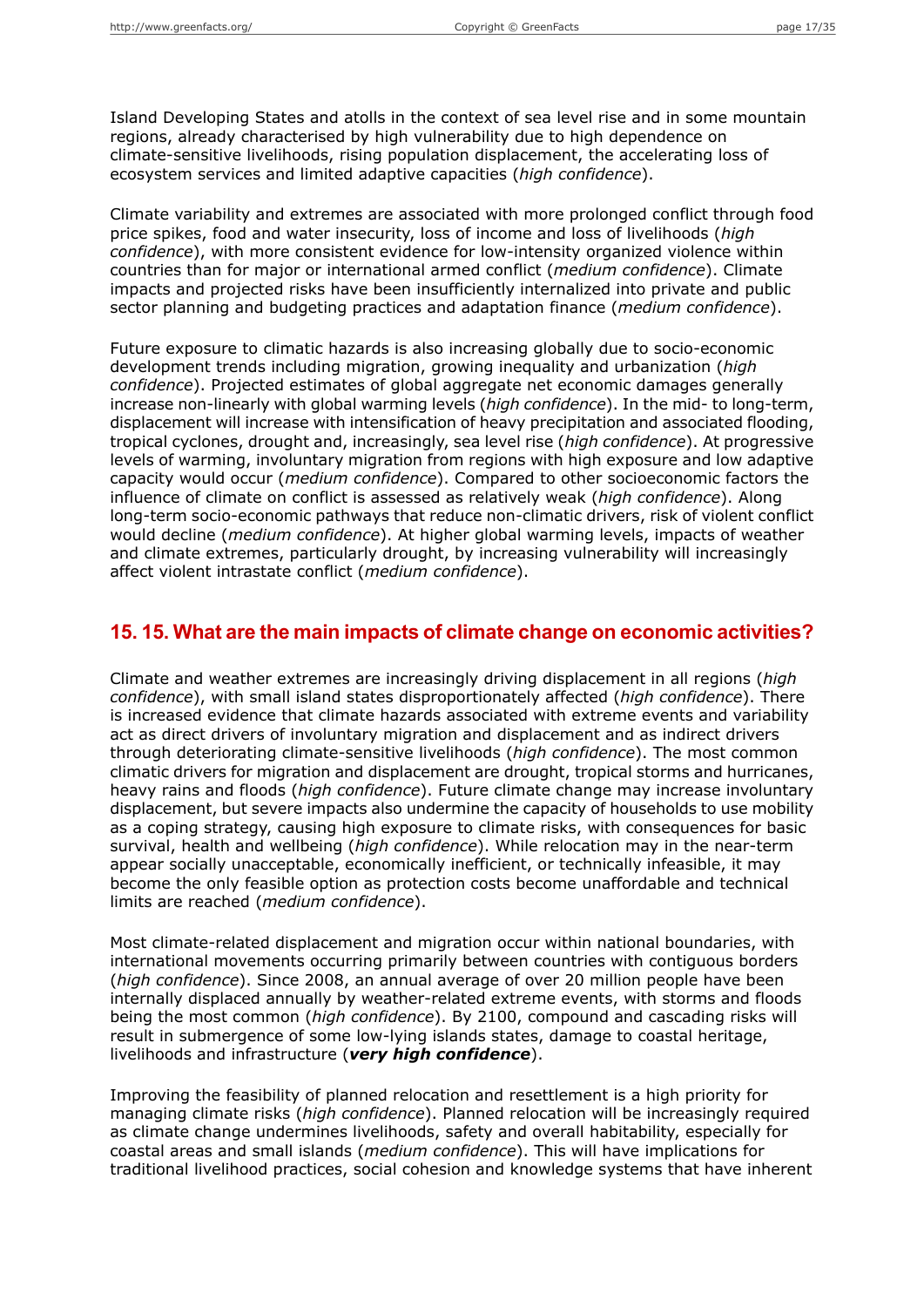value as intangible culture as well as introduce new risks for communities by amplifying existing and generating new vulnerabilities (*high confidence*).

Reducing future risks of involuntary migration and displacement due to climate change is possible by improving outcomes of existing migration patterns, addressing vulnerabilities that pose barriers to in situ adaptation and livelihood strategies, and meeting existing migration agreements and development objectives (*medium confidence*).

#### **16. 16. Is it still possible for the world to act facing climate change?**

Across sectors and regions, market and non-market damages and adaptation costs will be lower at 1.5°C compared to 3°C or higher global warming levels (*high confidence*). Recent estimates of projected global economic damages of climate impacts are overall higher than previous estimates and generally increase with global average temperature (*high confidence*). However, the spread in the estimates of the magnitude of these damages is substantial and does not allow for robust range to be established (*high confidence*). Non-market, non-economic damages and adverse impacts on livelihoods will be concentrated in regions and populations that are already more vulnerable (*high confidence*). Socioeconomic drivers and more inclusive development will largely determine the extent of these damages (*high confidence*).

At higher levels of warming, climate impacts will pose risks to financial and insurance markets, especially if climate risks are incompletely internalized (*medium confidence*), with adverse implications for stability of markets *(low confidence)*. While the overall economic consequences are clearly negative, opportunities may arise for a few economic sectors and regions, such as from longer growing seasons or reduced sea ice, primarily in Northern latitudes *(medium to high confidence)*.

Under high warming (>4°C) and limited adaptation, the magnitude of decline in annual global GDP in 2100 relative to a non-global warming scenario exceeds economic losses during the Great Recession 2008-2009 and the COVID-19 pandemic 2020. Much smaller effects are estimated for less warming, lower vulnerability and more adaptation (*medium confidence*). Regional estimates of Gross Domestic Product (GDP) damages vary (*high confidence*). Severe risks are more likely in (typically hotter) developing countries because of nonlinearities in the relationship between economic damages and temperature (*medium confidence*). Higher growth scenarios along higher warming levels increase exposure to hazards and assets at risk, such as Sea Level Rise (SLR) for coastal regions which will have large implications for economic activities, including shipping and ports (*high confidence*).

Interconnectedness and globalization establish pathways for the transmission of climate related risks across sectors and borders, through trade, finance, food, and ecosystems (*high confidence*). Flows of commodities and goods, as well as people, finance and innovation, can be driven or disrupted by distant climate change impacts on rural populations, transport networks and commodity speculation (*high confidence*). Losses become systemic when affecting entire systems and can even jump from one system to another (e.g. drought impacting on rural food production contributing to urban food insecurity) (*medium confidence*). For example, Europe faces climate risks from outside the area due to global supply chain positioning and shared resources (*high confidence*). Inversely, climate risks in Europe also impact finance, food production and marine resources beyond Europe (*medium confidence*).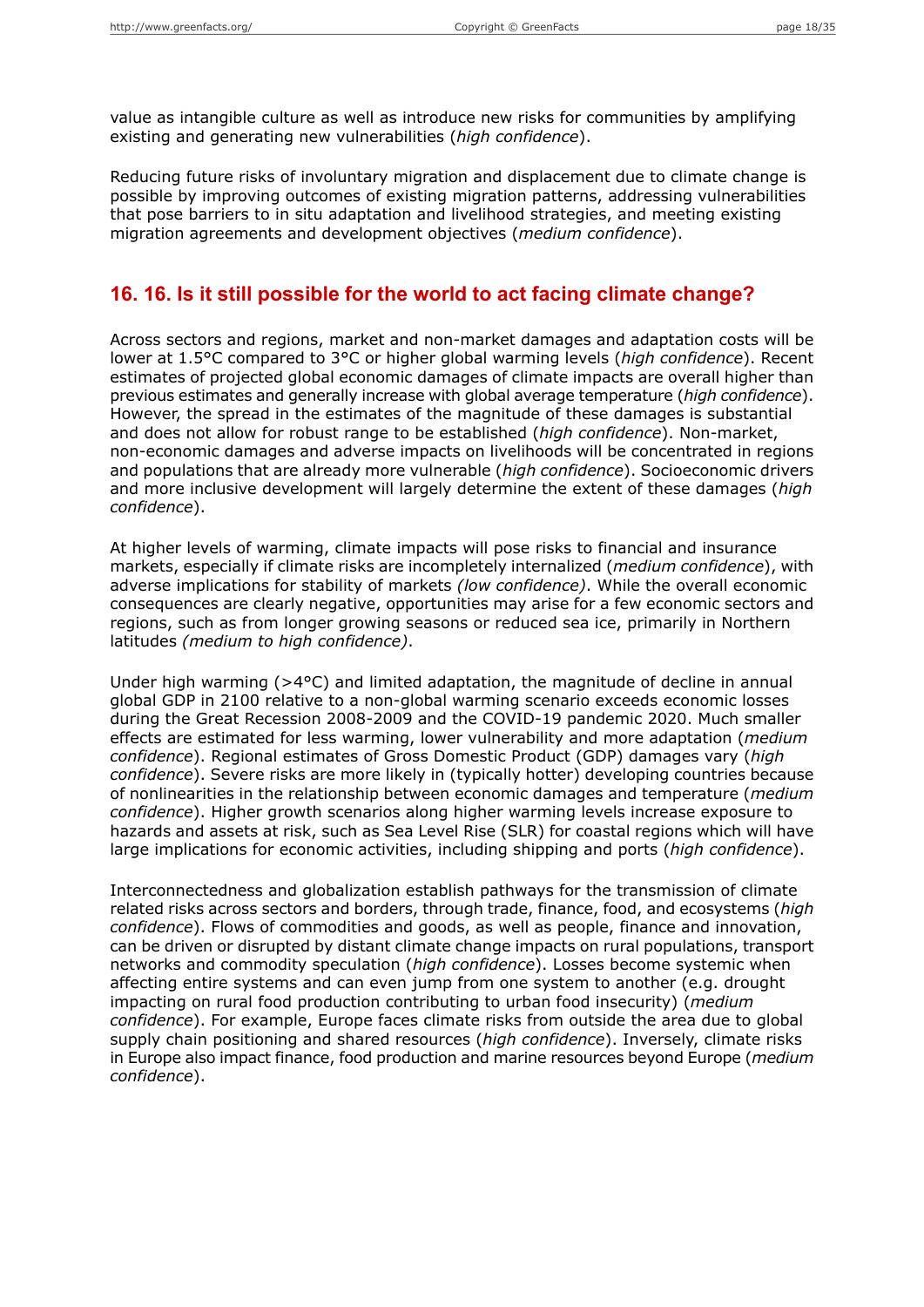#### **17. 17. What are the main possible adaptations to climate change?**

Climate change impacts and risks are becoming increasingly complex and more difficult to manage. Multiple climate hazards will occur simultaneously, and multiple climatic and non-climatic risks will interact, resulting in compounding overall risk and risks cascading across sectors and regions. Some responses to climate change result in new impacts and risks (*high confidence*) 11 .

Human society impacts ecosystems but also can restore and conserve them. The recognition of climate risks and their causes can strengthen adaptation and mitigation actions and transitions that reduce risks. Near-term actions that limit global warming to close to 1.5°C would substantially reduce projected losses and damages related to climate change in human systems and ecosystems, compared to higher warming levels, but cannot eliminate them all (*very high confidence*). Societal resilience is strengthened by improving management of environmental resources and ecosystem health, boosting adaptive capabilities of individuals and communities to anticipate future risks and minimize them, and removing drivers of vulnerability to bringing together gender justice, equity, Indigenous and local knowledge systems and adaptation planning (*very high confidence*).

There is high evidence *(medium agreement)* that diversifying livelihoods improves incomes and reduces socio-economic vulnerability, but feasibility changes depending on livelihood type, opportunities, and local context. Key barriers to livelihood diversification include socio-cultural and institutional barriers as well as inadequate resources and livelihood opportunities that hinder the full adaptive possibilities of existing livelihood diversification practices (*high confidence*).

Meeting the objectives of climate resilient development thereby supporting human, ecosystem and planetary health, as well as human well-being, requires society and ecosystems to move over (transition) to a more resilient state. Taking action is enabled by governance, finance, knowledge and capacity building, technology and catalysing conditions. Empowering marginalised communities in coproduction of policy at all scales of decision-making advances equitable adaptation efforts and reduce the risks of maladaptation (*high confidence*). Inter-sectional, gender-responsive and inclusive decision making can accelerate transformative adaptation over the long term to reduce vulnerability (*high confidence*). People with higher levels of contact with nature have been found to be significantly happier, healthier and more satisfied with their lives (*high confidence*).

Reorienting existing institutions to become more flexible (e.g., through capacity building and institutional reform) and inclusive is key to build adaptive governance systems that are equipped to take long-term decisions (*medium confidence*). Enhancing climate governance, institutional capacity and differentiated policies and regulation from the local to global-scale enables and accelerate climate resilient development.

Transformation and system transitions in energy, land, ocean, coastal and freshwater ecosystems, in urban, rural and infrastructure and in industry and society make possible the adaptation required. These system transitions for high levels of human health and wellbeing, economic and social resilience, ecosystem health and planetary health are also important for achieving the low global warming levels (WGIII) that would avoid many limits to adaptation.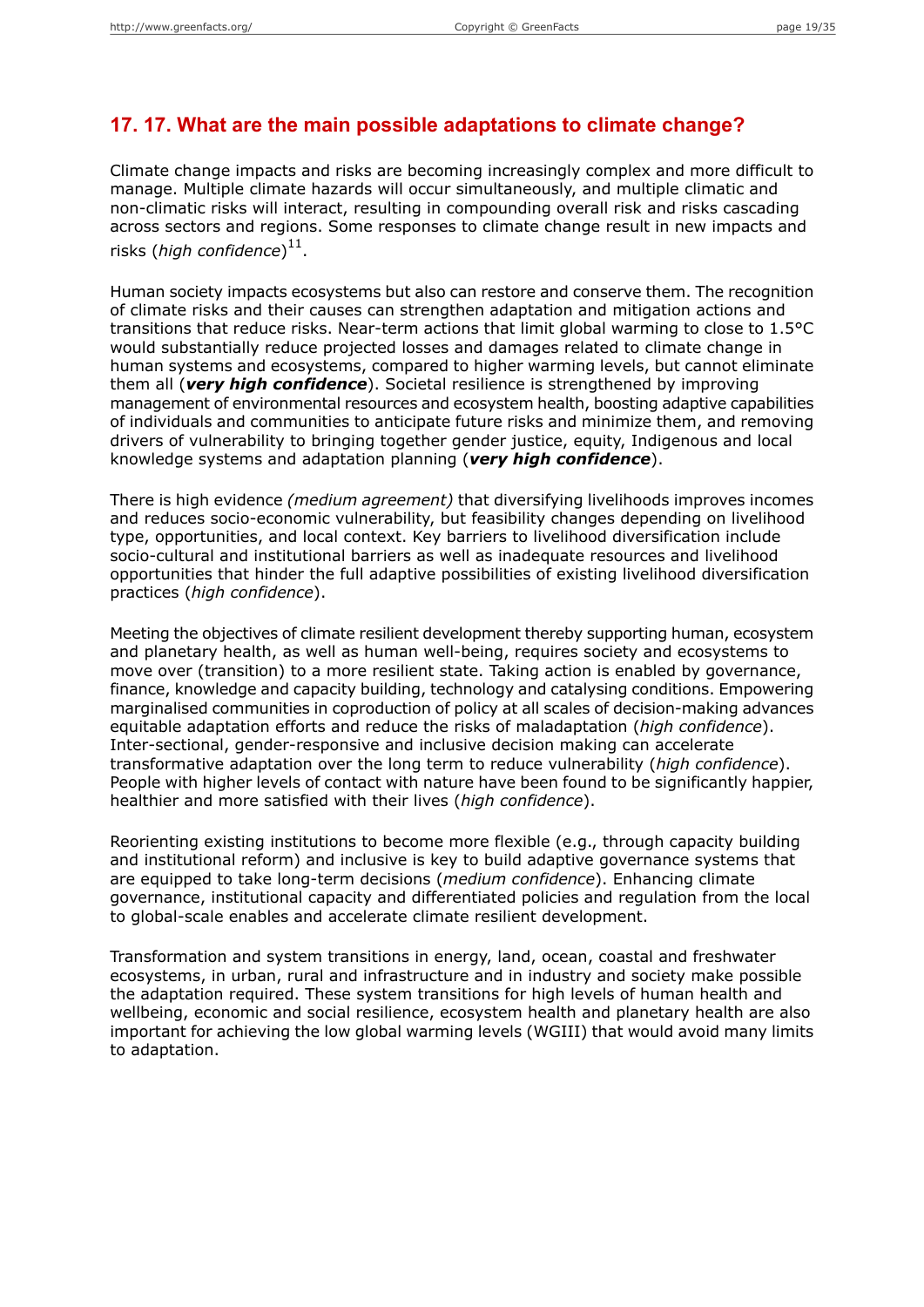$11$  See again in this context the question 21: Could more systemic views and management practices play a role in the management of responses and adaptations to climate change challenges?

#### **18. 18. What is an Ecosystem-based Adaptation?**

Effective management of climate risks is dependent on systematically integrating adaptations across interacting climate risks and across sectors (*very high confidence*). Integrated adaptation frameworks and decision-support tools that anticipate multi-dimensional risks and accommodate community values, are more effective than those with a narrow focus on single risks (*medium confidence*). Approaches that integrate the adaptation needs of multiple sectors such as disaster management, account for different risk perceptions, and integrate multiple knowledge systems, are better suited to addressing key risks (*medium confidence*). Many forms of climate adaptation and integration of risks across sectors can be more effective, efficient and equitable when organized collectively with multiple objectives and when assisted by mainstreaming climate considerations across institutions and decision-making processes (*high confidence*).

Available adaptation options can reduce risks to ecosystems and the services they provide but they cannot prevent all changes and should not be regarded as a substitute for reductions in greenhouse gas emissions (*high confidence*). The ambition, scope and progress on adaptation have risen amongst Governments at the local, national, and international levels, along with businesses, communities, and civil society, but many funding, knowledge, and practice gaps remain for effective implementation, monitoring and evaluation (*high confidence*).

Ways to enhance climate literacy and foster behavioural change also include access to education and information, programmes using the performing and visual arts, storytelling, training workshops, participatory dimensional modelling, climate services, and community-based monitoring. Examples that can accelerate adaptation action include accountability and transparency mechanisms, monitoring and evaluation of adaptation progress, social movements, climate litigation, building the economic case for adaptation and increased adaptation finance *(medium evidence, high agreement)*.

Forward-looking adaptive planning and iterative risk management can avoid path dependencies, maladaptation and ensure timely action (*high confidence*) and adaptation is considered in the climate policies of at least 170 countries. Opportunities exist to integrate adaptation into institutionalised decision cycles (e.g., budget reforms, statutory monitoring and evaluation, election cycles) and during windows of opportunity: e.g. recovery after disastrous events, designing new or replacing existing critical infrastructure, or developing COVID recovery projects (*high confidence*).

Concepts of justice, consent and rights-based decision making, together with societal measures of well-being, are increasingly used to legitimate adaptation actions and evaluate the impacts on individuals and ecosystems, diverse communities and across generations (*medium confidence*). Applying these principles as part of monitoring and evaluating the outcomes of adaptation, particularly during system transitions, provides a basis for ensuring that the distribution of benefits and costs are identified (*medium confidence*).

In practice, responses have accelerated in both developed and developing regions since AR5, with some examples of regression (*high confidence*). However, adaptive capacity is highly uneven across and within regions (*high confidence*). There are gaps between current adaptation and the adaptation needed for avoiding the increase of climate impacts that can be observed across sectors and regions, specially under medium and high warming levels (*high confidence*). Greatest adaptation gaps exist in projects that manage complex risks,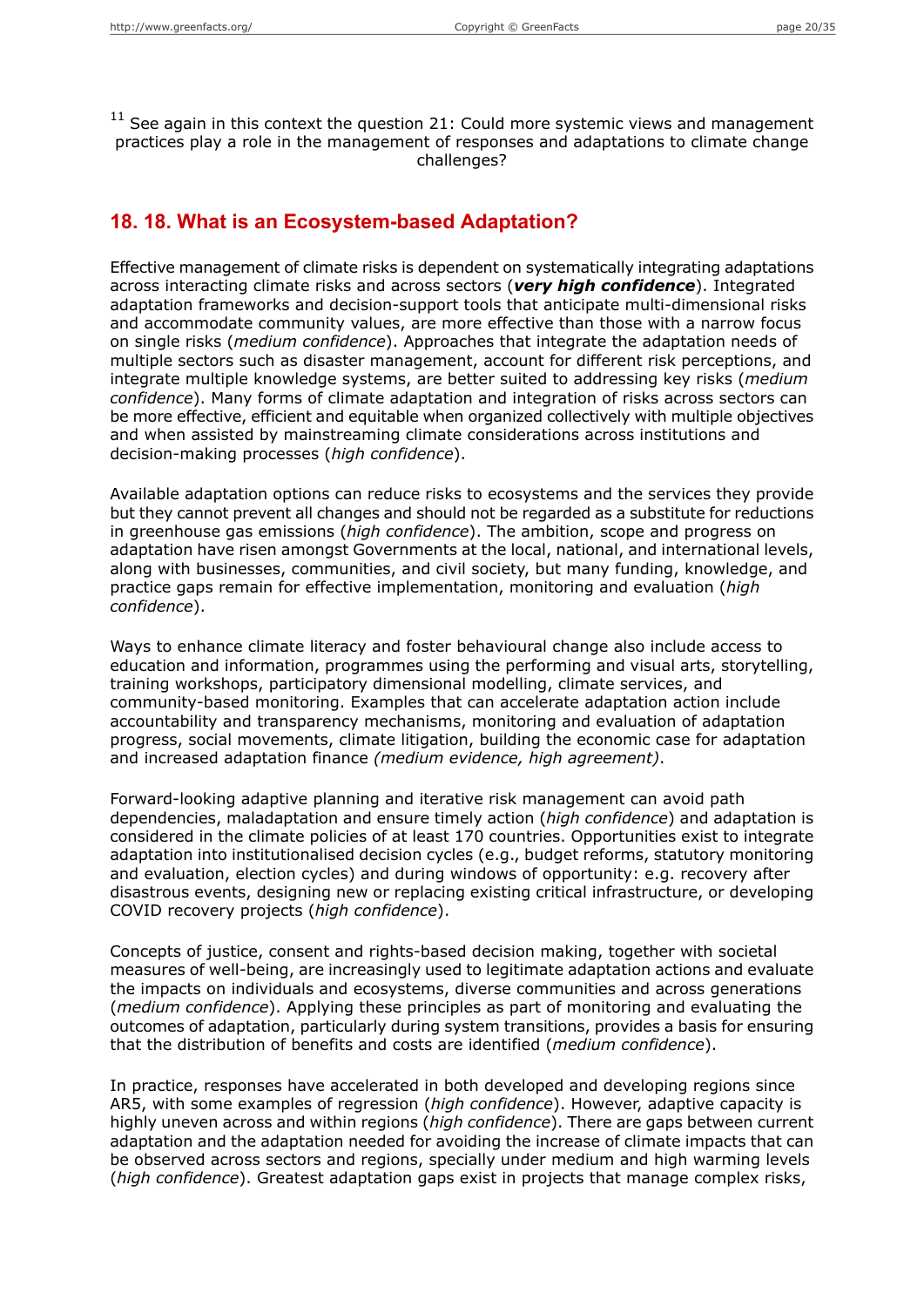for example in the food energy-water-health nexus or the inter-relationships of air quality and climate risk (*high confidence*). However, most financial investment continues to be directed narrowly at large-scale hard engineering projects after climate events have caused harm (*medium confidence*).

Transformations for energy include the options of efficient water use and water management, infrastructure resilience, and reliable power systems, including the use of intermittent renewable energy sources, such as solar and wind energy, with the use of storage (*very high confidence*). Increasing adaptation is being observed in natural and human systems (*very high confidence*), yet the majority of climate risk management and adaptation currently being planned and implemented is incremental (*high confidence*) such as reactive changes to usual practices often after extreme weather events, whilst evidence of transformative adaptation in human systems is limited (*high confidence*). Droughts, pluvial, fluvial and coastal flooding are the most common hazards for which adaptation is being implemented and many of these have physical, affordability and social limits (*high confidence*). For example, reliance on hard protection against sea-level rise can lead to development intensification that compounds risk and locks in exposure of people and assets as socio-economic and governance barriers and technical limits are reached. Competition, trade-offs and conflict between mitigation and adaptation priorities will increase with climate change impacts (*high confidence*). Integrated, multisectoral, inclusive and systems-oriented solutions should reinforce long-term resilience (*high confidence*) along with supportive public policies (*medium confidence*).

Current adaptation in natural and managed ecosystems includes earlier planting and changes in crop varieties, soil improvement and water management for livestock and crops, aquaculture, restoration of coastal and hydrological processes, introduction of heat and drought adapted genotypes into high-risk populations, increasing size and connectivity of habitat patches, agroecological farming, agroforestry and managed relocations of high-risk species (*medium confidence*). Most innovation in adaptation has up to now occurred through advances in social and ecological infrastructures including disaster risk management, social safety nets and green/blue infrastructure (*medium confidence*). Meanwhile, many plans focus only on climate risk reduction, missing opportunities to advance co-benefits of climate mitigation and sustainable development, and risking compounding inequality and reduced well-being (*medium confidence*).

Financial barriers limit implementation of adaptation options in natural ecosystems, agriculture, fisheries, aquaculture and forestry as finance strategies are stochastically deployed. Meanwhile, instruments such as behavioural nudges, redirecting subsidies, taxes, regulation of marketing, insurance schemes have proven useful to strengthen societal responses beyond governmental actors (*medium confidence*). Developed-country climate finance leveraged for developing countries for mitigation and adaptation has shown an upward trend, but fallen short of the 100 USD billion per year 2020 target of the Copenhagen commitment, and less than 20% has been for adaptation.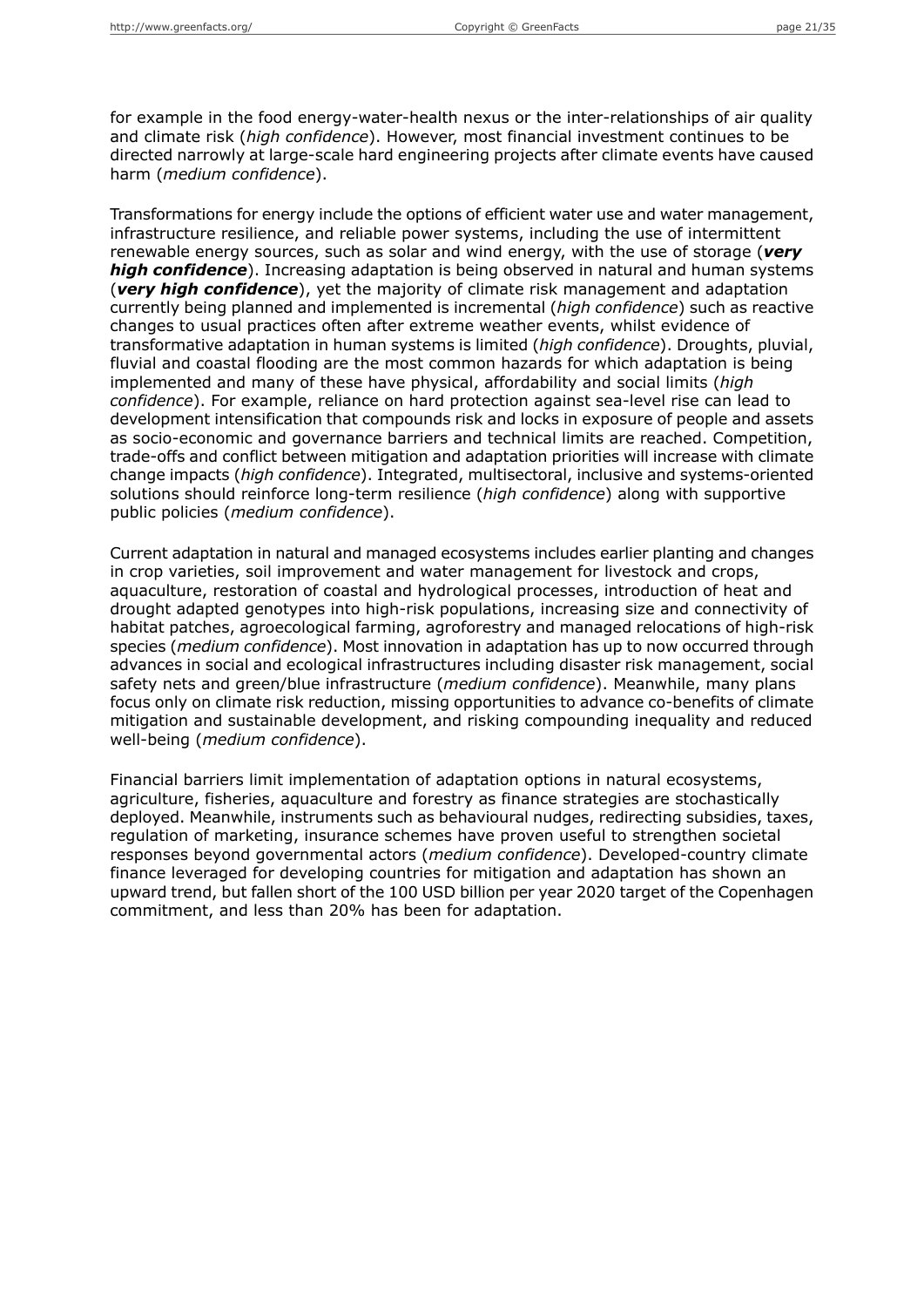## **19. 19. What are the main limits and key barriers to the implementation of adaptation options to climate change?**

*Ecosystem-based Adaptation* is defined as the use of ecosystem management activities to increase the resilience and reduce the vulnerability of people and ecosystems to climate change. Taking account of interdisciplinary scientific information, Indigenous knowledge and local knowledge and practical expertise is essential for it to be effective (*high confidence*). Ecosystem protection and restoration can build resilience of ecosystems and generate opportunities to restore ecosystem services with substantial co-benefits (*high confidence*). Increasing the resilience of biodiversity and ecosystem services to climate change includes minimising additional stresses or disturbances, reducing fragmentation, increasing natural habitat extent, connectivity and heterogeneity, maintaining taxonomic, phylogenetic and functional diversity and redundancy; and protecting small-scale refugia where microclimate conditions can allow species to persist (*high confidence*).

In urban areas, trees and natural areas can lower temperatures by providing shade and cooling from evapotranspiration (*high confidence*). Restoration of ecosystems in catchments can also support water supplies during periods of variable rainfall and maintain water quality and combined with inclusive water regimes that overcome social inequalities, provide disaster risk reduction and sustainable development (*high confidence*).

Meanwhile, *System-based Adaptation* and other Nature-based Solutions are themselves vulnerable to climate change impacts (*very high confidence*) and there is indeed a serious risk of high-carbon ecosystems becoming sources of greenhouse gas emissions, which makes it increasingly difficult to halt anthropogenic climate change without prompt protection, restoration, adaptation and mitigation at a global scale.

#### **20. 20. How to overcome the barriers of maladaptations to climate change?**

Climate solutions for health, wellbeing and the changing structure of communities are complex, closely interconnected, and call for new approaches to sustainable development that consider interactions between climate, human and socio-ecological systems to generate climate resilient development (*high confidence*). Pursued in an inclusive and integrated manner, they enhance human and ecological well-being.

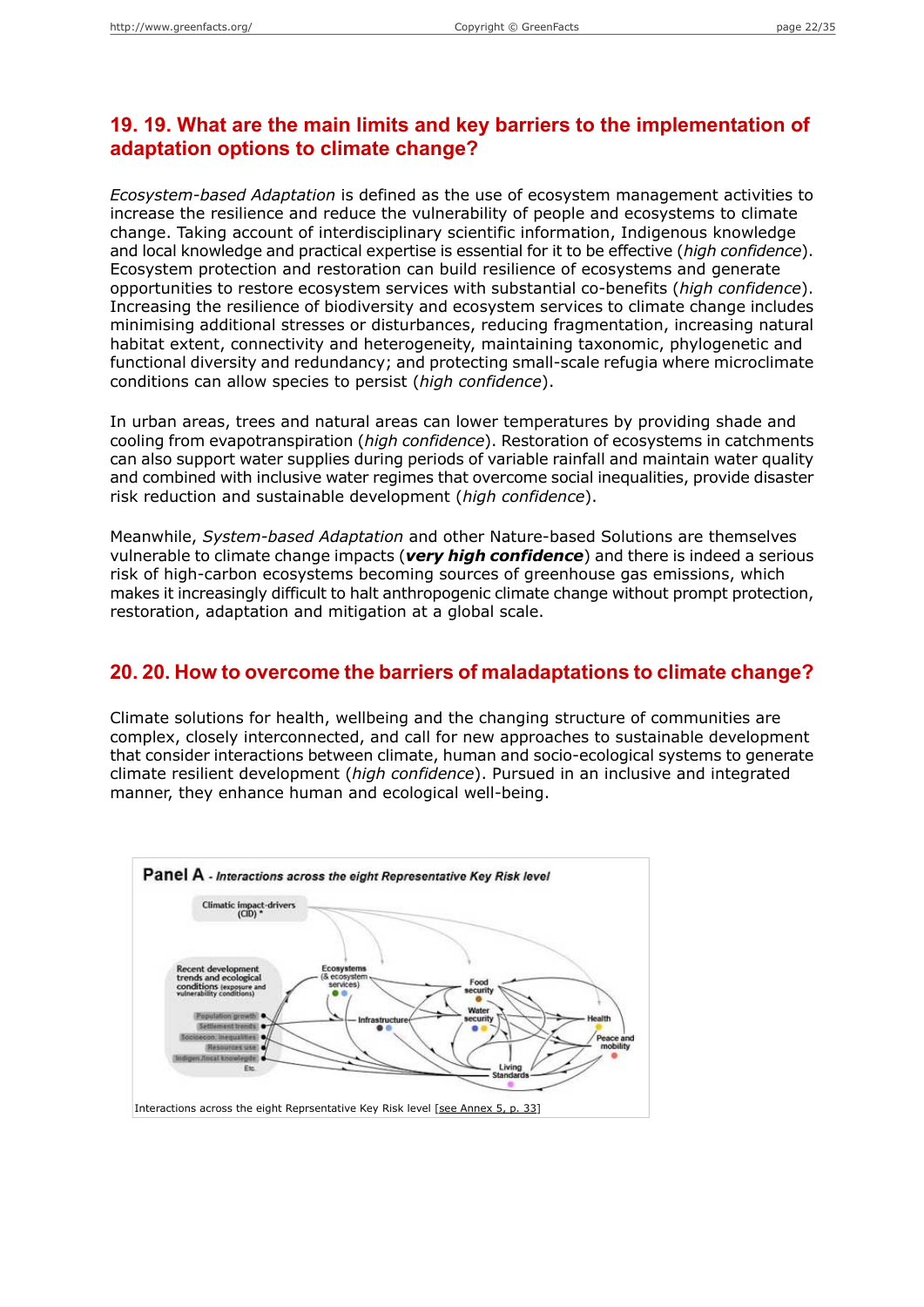Adaptation can require system-wide transformation of ways of knowing, acting and lesson drawing to rebalance the relation between human and nature (*high confidence*). Decision frameworks that consider multiple objectives, scenarios, timeframes, and strategies can avoid privileging some views over others and help multiple actors to identify resilient and equitable solutions to complex, deeply uncertain challenges as well as explicitly dealing with trade-offs. A deliberate shift from primarily technological adaptation strategies to those that additionally incorporate behavioural and institutional changes, adaptation finance, equity and environmental justice, and that align policy with global sustainability goals, will thus facilitate transformational adaptation (*high confidence*).

The transitions to a just and climate resilient future call for transformations in existing social, technological and environmental systems that include shifts in most aspects of society and particularly the five systems on which AR6 is focused: societal, energy, land and ocean ecosystem, urban and infrastructure, and industrial.

Meanwhile, scientific assessments of climate change have traditionally framed solutions around the implementation of specific adaptation and mitigation options as mechanisms for reducing climate-related risks. They have given less attention to a fuller set of societal priorities and the role of non-climate policies, social norms, lifestyles, power relationships and worldviews in enabling climate action and sustainable development. Identifying and advancing synergies and co-benefits of mitigation, adaptation, and SDGs has occurred slowly and unevenly (*high confidence*)

A focus on climate risk alone does not enable effective climate resilience (*high confidence*). The integration of consideration of non-climate drivers into adaptation pathways can reduce climate impacts across food systems, human settlements, health, water, economies, and livelihoods (*high confidence*). Strengthened health, education, and basic social services are vital for improving population well-being and supporting climate resilient development (*high confidence*). Many forms of adaptation are more effective, cost-efficient, and also more equitable when organized inclusively (*high confidence*). Greater coordination and engagement across levels of government, business and community serves to move from planning to action, and from reactive to proactive adaptation (*high confidence*). Inclusion of all societal actors helps to secure credibility, relevance and legitimacy, while fostering commitment and social learning *(medium to high confidence)*, as well as equity and well-being, and reduces long-term vulnerability across scales (high evidence, medium agreement).

Transformation towards climate resilient development is advanced most effectively, when actors work in inclusive and enabling ways to reconcile divergent interests, values and worldviews, building on information and knowledge on climate risk and adaptation options derived from different knowledge systems (*high confidence*). Prospects for transformation towards climate resilient development increase when key governance actors work together in inclusive and constructive ways to create a set of appropriate enabling conditions (*high confidence*).

Because climate resilient development involves different actors pursuing plural development trajectories in diverse contexts, the pursuit of solutions that are equitable for all requires opening the space for engagement and action to a diversity of people, institutions, forms of knowledge, and worldviews. The interplay between worldviews and ethics, socio-political relations, institutions, and human behaviour influence public engagement by individuals and communities. These open up opportunities for meaningful engagement and co-production of pathways towards climate resilient development.

Through inclusive modes of engagement that enhance knowledge sharing and realize the productive potential of diverse perspectives and worldviews, societies could alter institutional structures and arrangements, development processes, choices and actions that have precipitated dangerous climate change, constrained the achievement of SDGs, and thus limited pathways to achieving climate resilient development.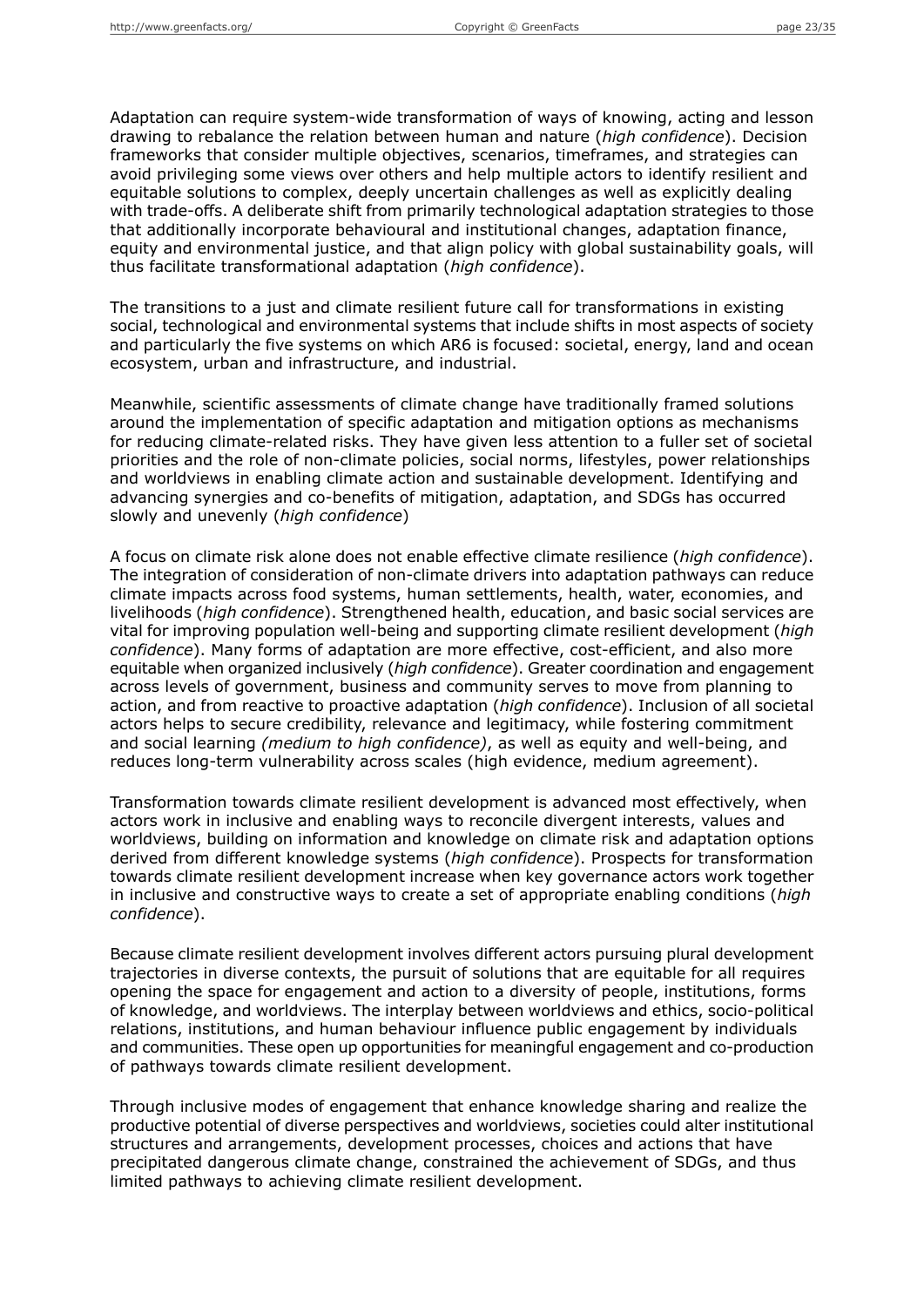Managing transition risk is a critical element of transforming society, increasingly acknowledging the importance of transparent, informed and inclusive decision-making and evaluation, including a role for Indigenous knowledge and local knowledge. Enabling environments share common governance characteristics, including the meaningful involvement of multiple actors and assets, alongside multiple centres of power at different levels that are well integrated, vertically, and horizontally (*high confidence*). Enabling conditions harness synergies, address moral and ethical choices and divergent values and interests, and support just approaches to livelihood transitions that do not undermine human wellbeing (*medium confidence*). Collaborative networks and institutions including among local communities and their governing authorities can help resolve conflicts (*high confidence*).

Factors motivating transformative adaptation actions include risk perception, perceived efficacy, socio-cultural norms and beliefs, previous experiences of impacts, levels of education and awareness (*medium confidence*). There are multiple possible pathways by which communities, nations and the world can pursue climate resilient development. Moving towards different pathways involves confronting complex synergies and trade-offs between development pathways, and the options, contested values, and interests that underpin climate mitigation and adaptation choices (*very high confidence*). Different actors, the private sector, and civil society, influenced by science, local and Indigenous knowledges, and the media are both active and passive in designing and navigating climate resilient development pathways. Some interventions may be robust in that they are relevant to a broad range of potential development trajectories and could be deployed in a flexible manner.

Opportunities exist to promote synergies between sustainable development, adaptation, and mitigation, but trade-offs are likely unavoidable, and managing trade-offs and synergies will be important (*high confidence*). System transitions in the five domains on which AR6 is focused are highly feasible. For example, for land ecosystem transitions, there is high confidence on the role of agroforestry to increase ecological and adaptive capacity, once economic, cultural barriers and potential land use change trade-offs are overcome. Carefully designed and implemented disaster risk management and climate services can increase the feasibility and effectiveness of adaptation responses to improve agricultural practices, income diversification, urban and critical services and infrastructure planning (*very high confidence*). Risk insurance can be a feasible tool to adapt to transfer climate risks and support sustainable development (*high confidence*). They can reduce both vulnerability and exposure, support post-disaster recovery, and reduce financial burden on governments, households, and business.

In such a systemic context, sustainable development is fundamental to capacity for climate action, including reductions in greenhouse gas emissions as well as enhancing social and ecological resilience to climate change. Increasing social and gender equity is an integral part of the technological and social transitions and transformation toward climate resilient development. Such transitions in societal systems reduce poverty and enable greater equity and agency in decision-making. They often require rights-based approaches to protect the livelihoods, priorities and survival of marginalised groups including Indigenous peoples, women, ethnic minorities and children (*high confidence*).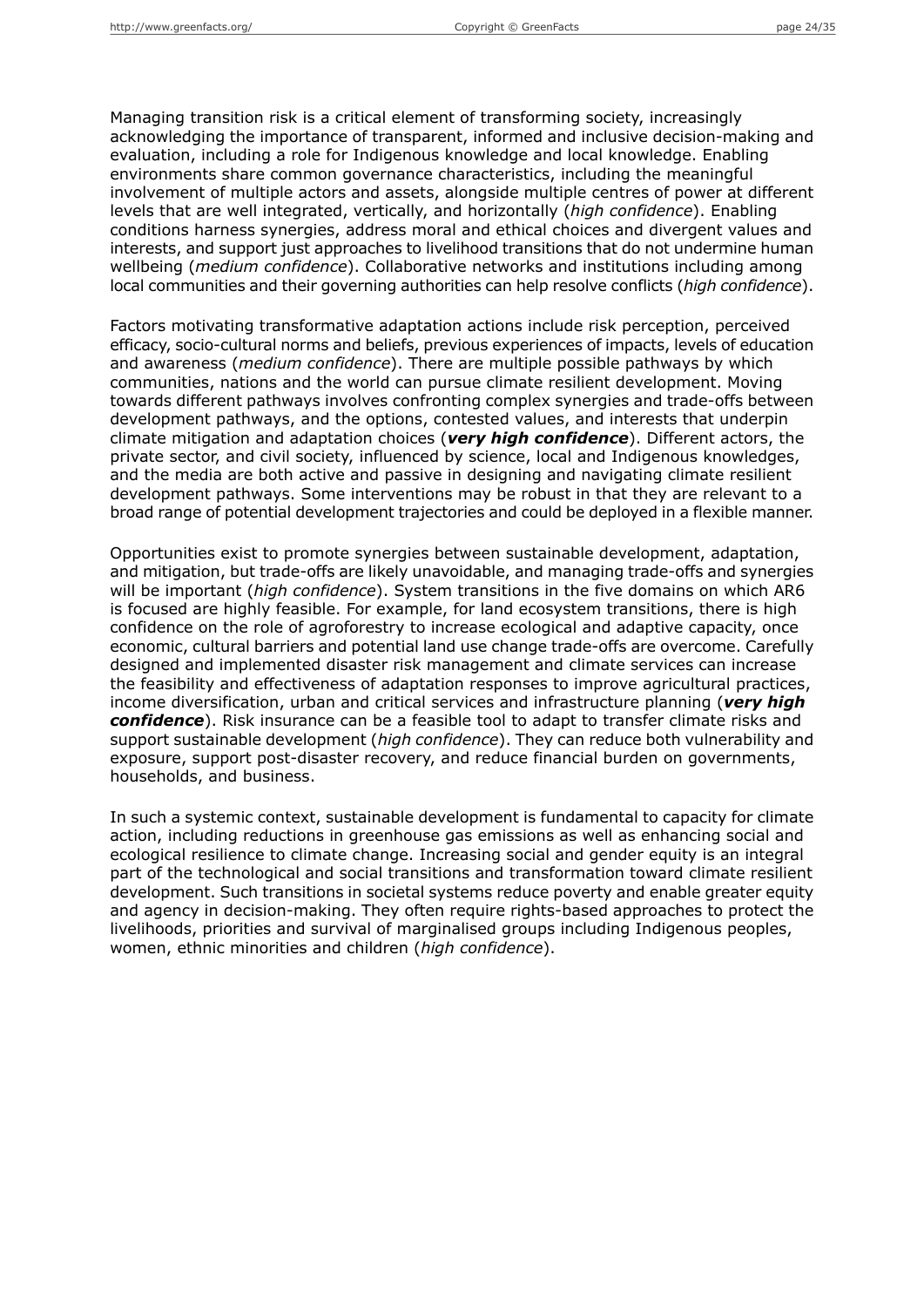## **21. 21. Could more systemic views and management pratices play a role in the management of responses and adaptations to climate change challenges?**

Under all emissions scenarios, climate change reduces capacity for adaptive responses and limits choices and opportunities for sustainable development. Evidence of maladaptation is increasing in some sectors and systems highlighting how inappropriate responses to climate change create long-term lock-in of vulnerability, exposure, and risks that are difficult and costly to change (*very high confidence*). Maladaptation occurs for many reasons including inadequate knowledge, short-term, fragmented, single-sectoral and/or non-inclusive governance planning and implementation (*high confidence*). Indigenous Peoples and disadvantaged groups such as low-income households and ethnic minorities, are especially adversely affected by maladaptation, which often deprives them of food and livelihoods and reinforces and entrenches existing inequalities (*high confidence*). Climate adaptation capacity is reduced and vulnerability is amplified by inequities and poverty; by population growth and high population density, by land use change, especially deforestation, soil degradation, and biodiversity loss, high dependence of national and local economies on natural resources for production of commodities, weak governance, unequal access to safe water and sanitation services, and a lack of infrastructure and financing (*high confidence*).

The key barriers to adaptation are limited resources as most of the adaptation options to the key risks depend on limited water and land resources (*high confidence*). Lack of private sector and citizens engagement, insufficient mobilisation of finance (including for research), lack of political leadership, limited research and/or slow and low uptake of adaptation science, and low sense of urgency are among the other key barriers. For example, critical urban adaptation capacity gaps include limited ability to identify social vulnerability and community strengths; the absence of integrated planning to protect communities. Further, how cities and settlements are able to adapt are constrained by governance capacity, the legacy of past urban infrastructure investment (*high confidence*) and the lack of access to innovative funding arrangements as well as limited capability to manage finance and commercial insurance (*medium confidence*).

Hard limits, which are those for which existing adaptation options will cease to be effective and additional options are not possible, will increasingly emerge at higher levels of warming (*high confidence*). Adaptation limits are shaped by constraints which can or cannot be overcome by adaptation actions and by the speed with which climate impacts unfold. Beginning at below 1.5°C, autonomous and evolutionary adaptation responses by more terrestrial and aquatic species and ecosystems will face hard limits, resulting in species extinction, loss of ecosystem integrity and resulting loss of livelihoods (*high confidence*). For agricultural production, soft and hard limits are related to water availability and the uptake and effectiveness of climate-resilient crops which are constrained by socio-economic and political challenges (*medium confidence*).

By not managing adaptation by combining and integrating the responses to all its constraints and limits, the systemic barriers constrain the implementation of adaptation options in particular in vulnerable sectors, regions and social groups (*high confidence*). This while there is increasing evidence on limits to adaptation which result from the interaction of adaptation constraints and the speed of change (*high confidence*). Across regions and sectors, the most significant determinants of soft limits to adaptation are financial, governance, institutional and policy constraints (*high confidence*). By contrast, integrated, systems-oriented solutions reduce competition and trade-offs, and include inclusive governance, behavioural (e.g., healthier diets with lower carbon and water footprints) and technical (e.g. novel feeds) responses (*high confidence*).

Multiple interacting factors help to ensure that adaptive communities have water and food security, including addressing poverty, social inequities, violent conflict, provision of social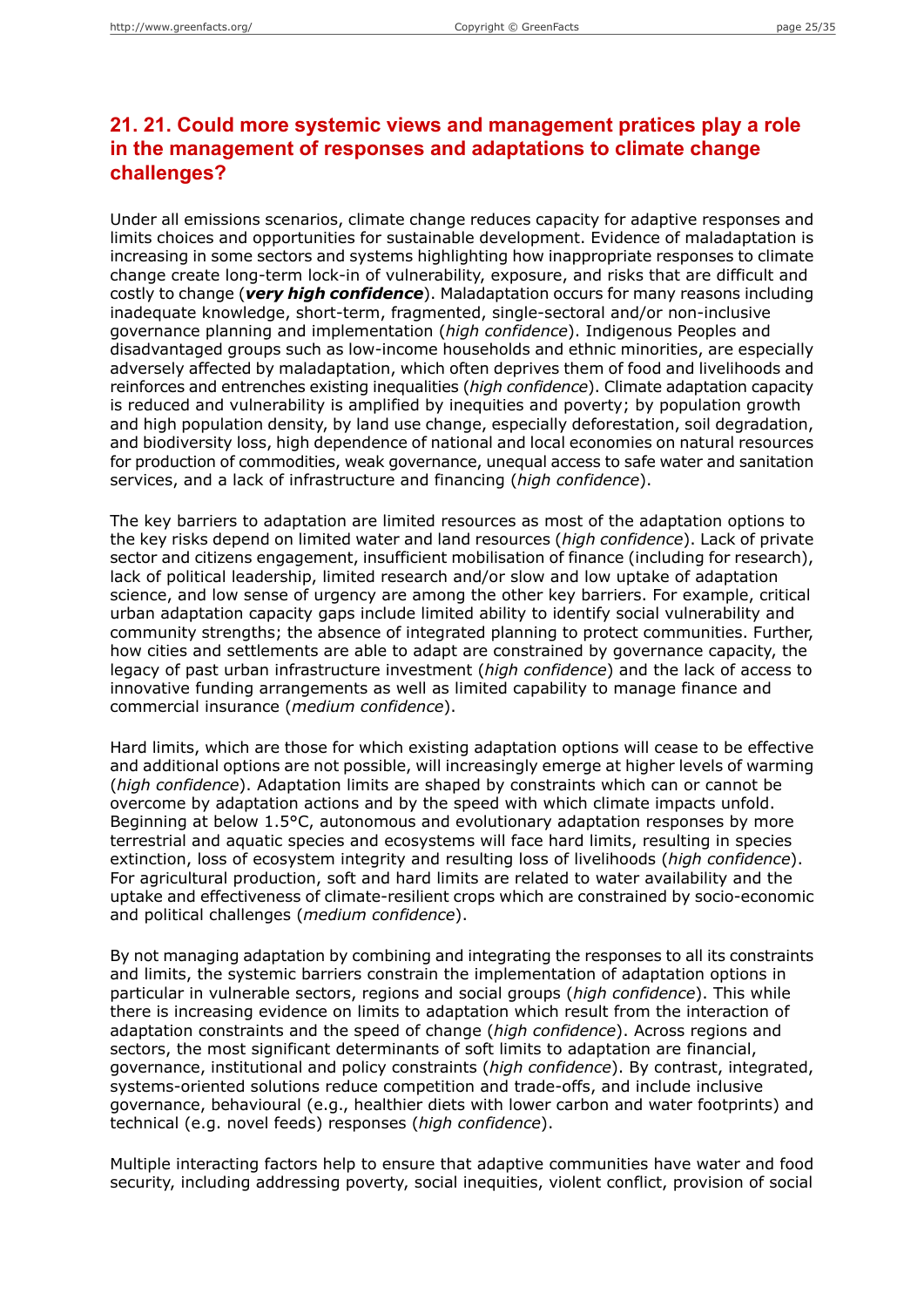services such as water and sanitation, social safety nets, and vital ecosystem services. Differentiated responses based on water and food security level and climate risk increase effectiveness, such as social protection programmes for extreme events, medium term responses such as local food procurement for school meals, community seed banks or well construction to build adaptive capacity (*medium confidence*).

In particular, many urban adaptation plans focus narrowly on climate risk reduction and specific climate associated risks, missing opportunities to advance co-benefits with climate mitigation and sustainable development (*high confidence*). The urban adaptation gap shows that for all world regions current adaptation is unable to resolve risks to current climate change associated hazards. City and local governments remain key actors facilitating climate change adaptation in cities and settlements. Community based action is also critical. Multi-level governance opens inclusive and accountable adaptation space across scales of decision making, improving development processes through an understanding of social and economic systems, planning, experimentation and embedded solutions including processes of social learning.

Longer-term responses include strengthening ecosystem services, local and regional markets, enhanced capacity, and reducing systemic gender, land tenure, and other social inequalities as part of a rights-based approach (*medium confidence*). In the urban context, policies that account for social inclusion in governance and rights to green urban spaces will enhance urban agriculture's potential for food and water security and other ecosystem services.

Prioritisation of options and transitions from incremental to transformational adaptation are limited due to vested interests, economic lock-ins, institutional path-dependencies, and prevalent practices, cultures, norms, and belief systemsInclusive, equitable and just adaptation pathways are critical for climate resilient development. Such pathways require consideration of the United Nations' Sustainable Development Goals, gender, and Indigenous knowledge and local knowledge and practices. In human and managed systems, particularly in low-income settings, financial constraints are key determinants of adaptation limits (*high confidence*), while in natural systems key determinants for limits are inherent traits of the species or ecosystem (*very high confidence*).

#### **22. 22. Should a specific focus be given to governance practices?**

Maladaptation can be reduced by using the principles of recognitional, procedural, and distributional justice in decision making, responsibly evaluating who is regarded as vulnerable and at risk; who is part of decision-making; who is the beneficiary of adaptation measures, and integrated and flexible governance mechanisms that account for long-term goals (*high confidence*).

Integrated approaches such as the water/energy/food nexus and inter-regional considerations of risks can reduce the risk of maladaptation, building on existing adaptation strategies, increasing community participation and consultation, integration of Indigenous Knowledge and Local Knowledge, focusing on the most vulnerable small scale producers, anticipating risks of maladaptation in decision-making for long-lived activities including infrastructure decisions, and the impact of trade-offs and co-benefits (*high confidence*).

Indigenous Peoples have been faced with adaptation challenges for centuries and have developed strategies for resilience in changing environments that can enrich and strengthen other adaptation efforts (*high confidence*). Supporting indigenous self-determination, recognizing Indigenous Peoples' rights, and supporting Indigenous knowledge-based adaptation can accelerate effective robust climate resilient development pathways (*very high confidence*). Inclusion of interdisciplinary scientific information, Indigenous knowledge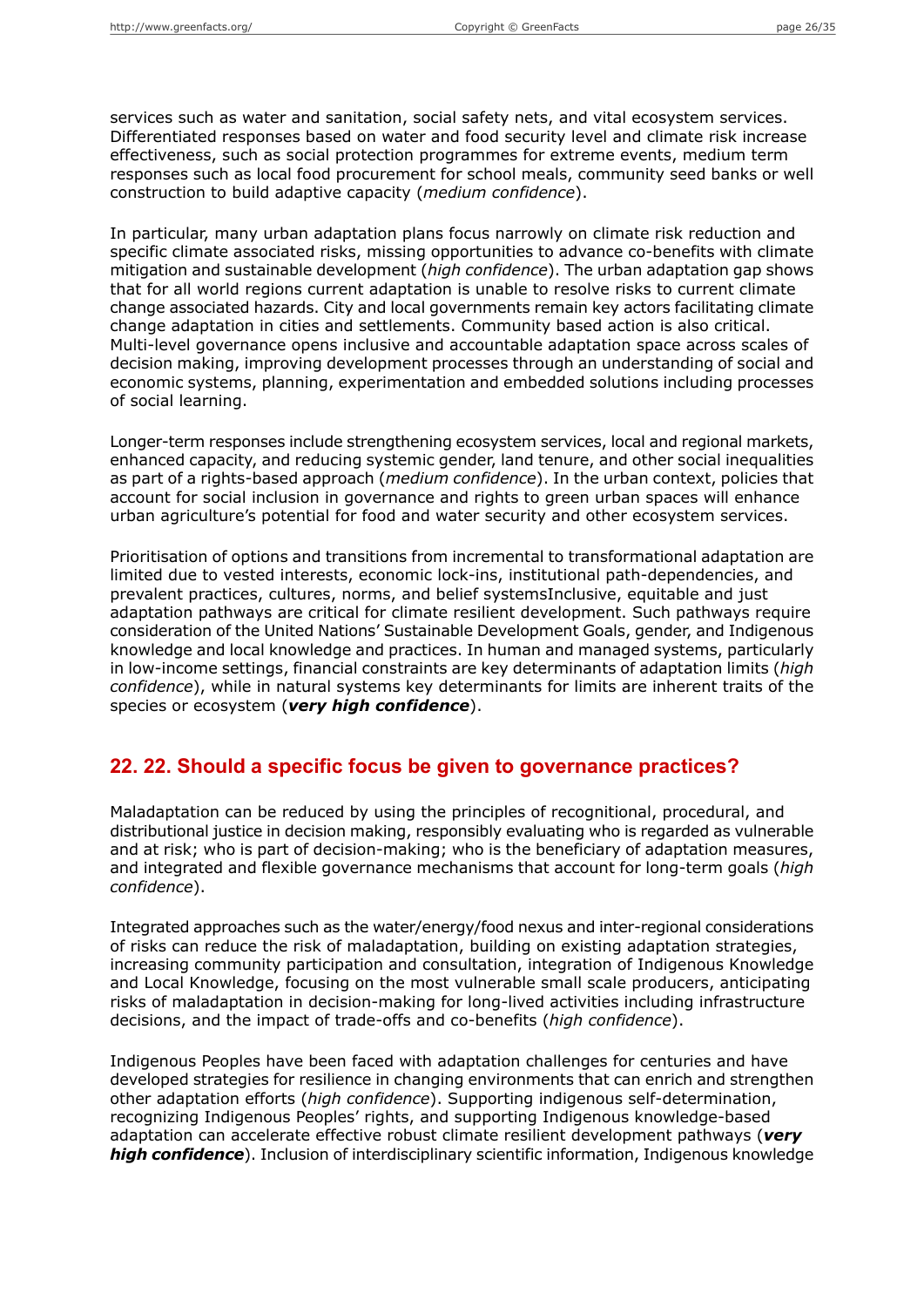and practical expertise is essential to effective Ecosystem based adaptation (*high confidence*), and there is a large risk of maladaptation where this does not happen (*high confidence*).

Insufficient financing is a key driver of adaptation gaps (*high confidence*). Tracked private sector finance for climate change action has grown substantially since 2015, but the proportion directed towards adaptation has remained small (*high confidence*); in 2018 contributions were 0.05% of total climate finance and 1% of adaptation finance. For example, Africa faces severe climate data constraints, and inequities in research funding and leadership that reduce adaptive capacity (*very high confidence*). From 1990-2019 research on Africa received just 3.8% of climate related research funding globally, and 78% of this funding for Africa went to E.U. and North American based institutions and only 14.5% to African institutions.

Closing the adaptation gap requires thus moving beyond short-term planning to developing long term, concerted pathways and enabling conditions for ongoing adaptation to ensure timely and effective implementation (*high confidence*). A mix of infrastructure, nature-based, institutional and socio-cultural interventions can best address the risks. Flexible options enable responses to be adjusted as climate risk escalates and circumstances change which may increase exposure (*medium confidence*).

In particular to reduce coastal risk (e.g., due to salinization, drainage of rivers and excess water), protection has a high benefit-cost ratio during the 21st century but can become unaffordable and insufficient reaching technical limits (*high confidence*). Hard protection sets up lock-in of assets and people to risks and reaches limits by the end of the century or sooner, depending on the scenario, local sea-level rise effects and community tolerance thresholds (*high confidence*). Prospects for addressing climate-change compounded coastal hazard risk depend on the extent to which societal choices, and associated governance processes and practices, address the drivers and root causes of exposure and social vulnerability (*very high confidence*).

Urban adaptation measures have also many opportunities to contribute to Climate Resilient Development Pathways (*medium confidence*). They can enhance social capital, livelihoods, human and ecological health as well as contributing to low carbon futures. To close this adaptation gap, political commitment, persistence and consistent action across scales of government, and upfront mobilization of human and financial capital is key (*high confidence*), even when the benefits are not immediately visible. Decreasing maladaptation requires attention to justice and a shift in enabling conditions toward those that enable timely adjustments for damages to be avoided or minimised and opportunities seized (*high confidence*).

### **23.**

The Agenda 2030 highlights the importance of multi-level adaptation governance, including non-state actors from civil society and the private sector. This implies the need for wider arenas of engagement for diverse actors to collectively solve problems and to unlock the synergies between adaptation and mitigation and sustainable development (*high confidence*). Meanwhile, prevailing governance efforts have not closed the adaptation gap (*very high confidence*), in part due to the complex interconnections between climate and non-climate risk and the limits of the predominant development and governance practices (*high confidence*).

Indeed, institutional fragmentation, under-resourcing of services, inadequate adaptation funding, uneven capability to manage uncertainties and conflicting values, and reactive governance across competing policy domains, collectively lock in existing exposures and vulnerabilities, creating barriers and limits to adaptation, and undermine climate resilient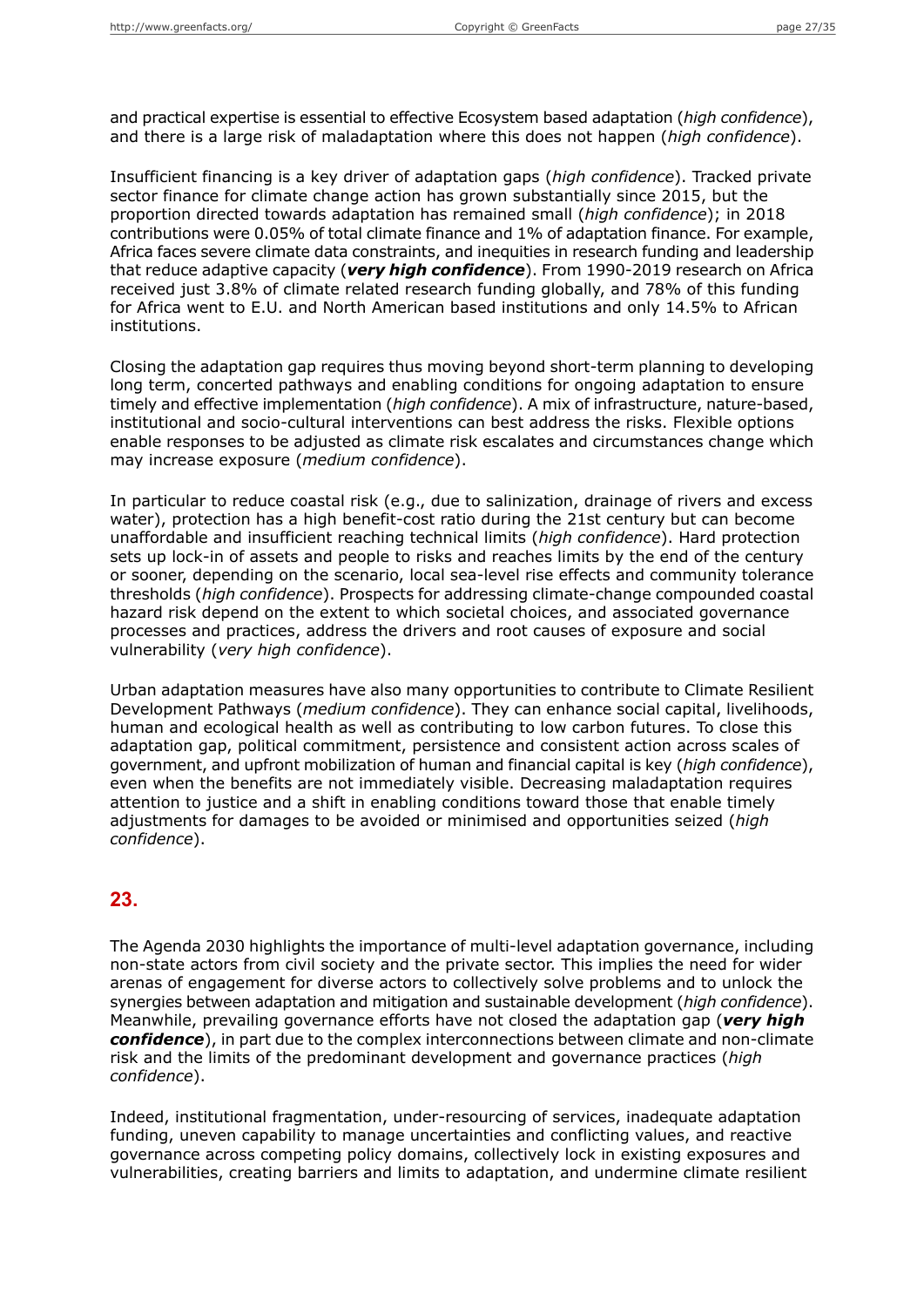development prospects (*high confidence*). Governance arrangements and practices are thus presently ineffective to reduce risks, reverse path dependencies and maladaptation, and facilitate climate resilient development (*very high confidence*).

Better governance for climate resilient development involves diverse societal actors, including the most vulnerable, who can work collectively, drawing upon local and Indigenous knowledges and science and are supported by strong political will and climate change leadership (*medium confidence*).

Enablers for climate governance include better practices and legal reforms. Governance practices for climate resilient development will be most effective when supported by formal (e.g., the law) and informal (e.g., local customs and rituals) institutional arrangements providing for ongoing coordination between and alignment of local to international arrangements across sectors and policy domains (*high confidence*). Here also, climate governance arrangements and practices are enabled when they are embedded in societal systems that advance human well-being and planetary health (*very high confidence*). These will work best when they are coordinated within and between multiple scales and levels (institutional, geographical and temporal) and sectors, with supporting financial resource, are tailored for local conditions, gender-responsive and -inclusive, and are founded upon enduring institutional and social learning capabilities to address the complexity, dynamism, uncertainty and contestation that characterise escalating climate risk (*medium confidence*).

#### **24.**

**B. Fugluate likelih** e M 怂 ent likeli Figure TS.1: The IPCC AR5 and AR6 framework for applying expert judgment in the evaluation and characterisation of assessment findings. This illustration depicts the process assessment authors apply in evaluating and communicating the current state of knowledge. {Figure 1.6} [see [Annex](#page-33-0) 6, p. 34]

The scheme describing the process applied to define a confidence level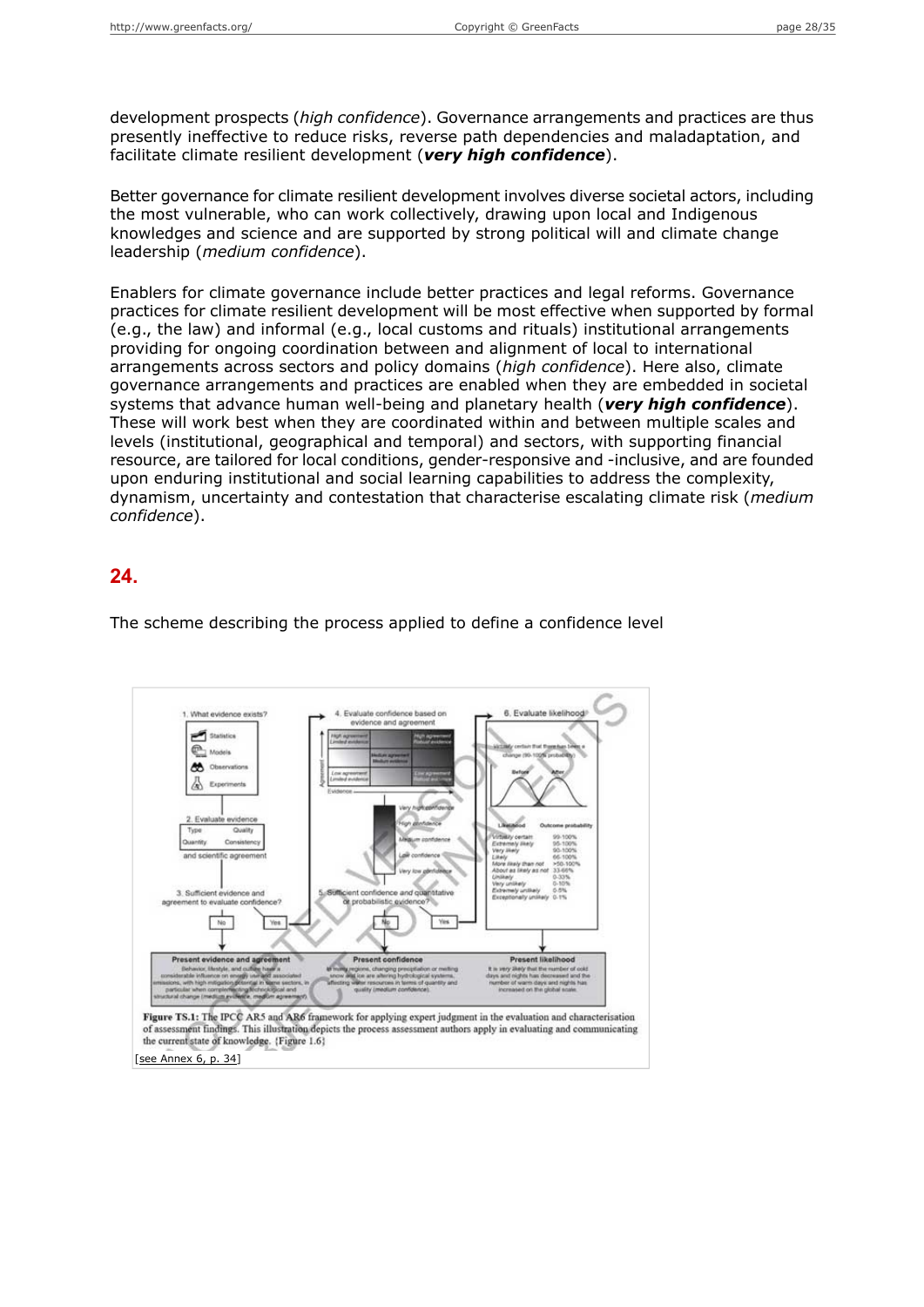## **Annex**

#### <span id="page-28-0"></span>**Annex 1:**

## **Cascading impacts of climate hazards on food and nutrition**



*Source: IPCC Climate Change 2022: Impacts, Adaptation and Vulnerability [see https://report.ipcc.ch/ar6wg2/pdf/ IPCC\_AR6\_WGII\_FinalDraft\_TechnicalSummary.pdf ]*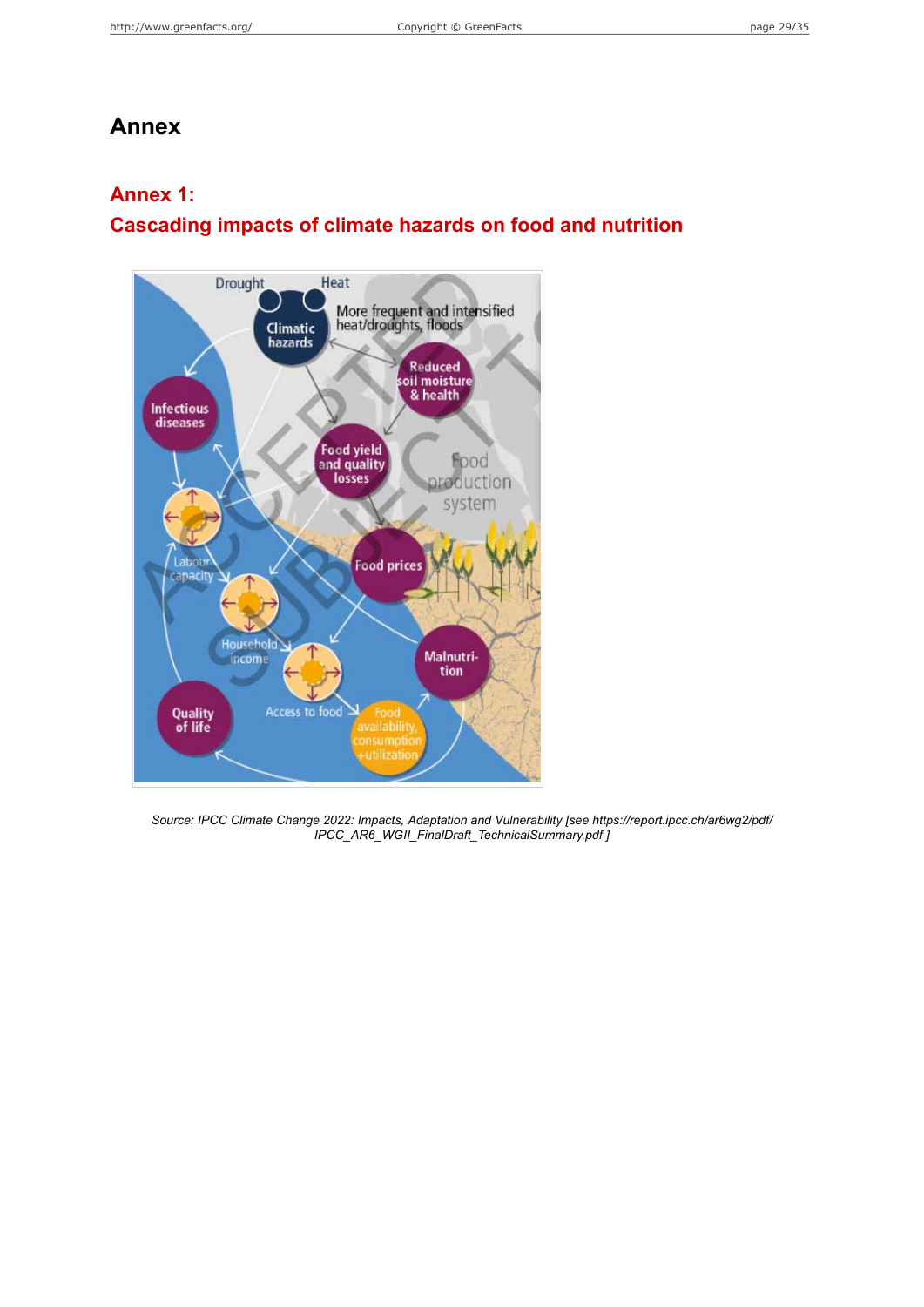# <span id="page-29-0"></span>**Annex 2: Climate change and human health and wellbeing: Risks and responses**

| CLIMATE 15 ZARDS, VULNERABILITY<br><b>ND EXPOSURE</b>                                                                       |                                                                           | <b>IMPACT AND RISKS</b>                                                                                                  | SOLUTIONS SPACE AND<br>CLIMATE RESILIENT DEVELOPMENT PATHWAYS                                                                                                                                                                                               |                                                                                                                                           |
|-----------------------------------------------------------------------------------------------------------------------------|---------------------------------------------------------------------------|--------------------------------------------------------------------------------------------------------------------------|-------------------------------------------------------------------------------------------------------------------------------------------------------------------------------------------------------------------------------------------------------------|-------------------------------------------------------------------------------------------------------------------------------------------|
| Vulnerability and upstream<br>determinants of health outcomes                                                               | <b>Exposure</b><br>pathway                                                | <b>Example health outcomes</b>                                                                                           | <b>Health System</b><br><b>Solution Space</b>                                                                                                                                                                                                               | <b>Climate Resilent</b><br><b>Development Pathways</b>                                                                                    |
| <b>Environmental factors</b><br>Air pollution<br>Biodiversity loss<br>Deforestation.<br>Desartification                     | Social factors                                                            | Physical and mental health<br>risks, displacement, forced<br>migration, other<br>context-specific risks                  | Environmentally sustainable and<br>resilient technologies and<br>infrastructure                                                                                                                                                                             |                                                                                                                                           |
| Land degradation<br>Land-use change<br>Water pollution,<br>Socioeconomic factors<br>Growing inequity                        | Vector distribution<br>and ecology                                        | Chikungunya, dengue,<br>hantavirus, Lyme disease,<br>malaria, Rift Valley, West<br>Nile, Zika                            | Health information systems (includes<br>integrated risk monitoring and early<br>warning and response systems.<br>vulnerability, capacity, and adaptation<br>assessments, health component of<br>national adaptation plans, health and<br>climate research). | Fully implementing<br>climate-resilient health systems                                                                                    |
| Demographic change<br>Economic growth<br>Migration and (im)mobility<br>Urbanization<br>Science and tech investment          | Nutrient dense diets<br>and food safety.<br>Water quality<br>and quantity | Malmutrition,<br>salmonella<br>foodborne diseases<br>Diarmeal diseases<br>campylobacteria infections                     | Service delivery (includes)<br>climate-smart health programs,<br>$O =$<br>management of environmental<br>determinants of health, disaster<br>risk reduction                                                                                                 | Achieving universal<br>healthcare coverage<br>Achieving net<br>zero Greenhouse Gas Emissions<br>from healthcare systems<br>and services   |
| <b>Susceptibility</b>                                                                                                       | Air quality                                                               | cholera, cryptosporidiosis,<br>algal blooms<br>Exacerbated respiratory<br>diseases, allergies,<br>cardiovascular disease | Collaborations with other sectors.<br>agencies, and civil society                                                                                                                                                                                           | Achieving the<br>Sustainable Development Goals<br>Adopting mitigation policies<br>and technologies with significant<br>health co-benefits |
| Political commitment<br>Social infrastructure<br>Socioeconomic conditions<br>Population health status<br>Individual factors | <b>Heat stress</b>                                                        | Heat-related illness and death.<br>adverse pregnancy outcomes,<br>lost worker productivity                               | Leadership and governance<br>Coherent policies and strategies<br>Sufficient health workforce                                                                                                                                                                |                                                                                                                                           |
|                                                                                                                             | Extreme weather<br>events                                                 | Injuries, fatalities,<br>mental health effects.                                                                          | Health authorities<br>Strenghtening health delivery and<br>system resilience.<br>Leveraging climate change<br>specific funding streams                                                                                                                      |                                                                                                                                           |

*Source: IPCC Climate Change 2022: Impacts, Adaptation and Vulnerability [see https://report.ipcc.ch/ar6wg2/pdf/ IPCC\_AR6\_WGII\_FinalDraft\_TechnicalSummary.pdf ]*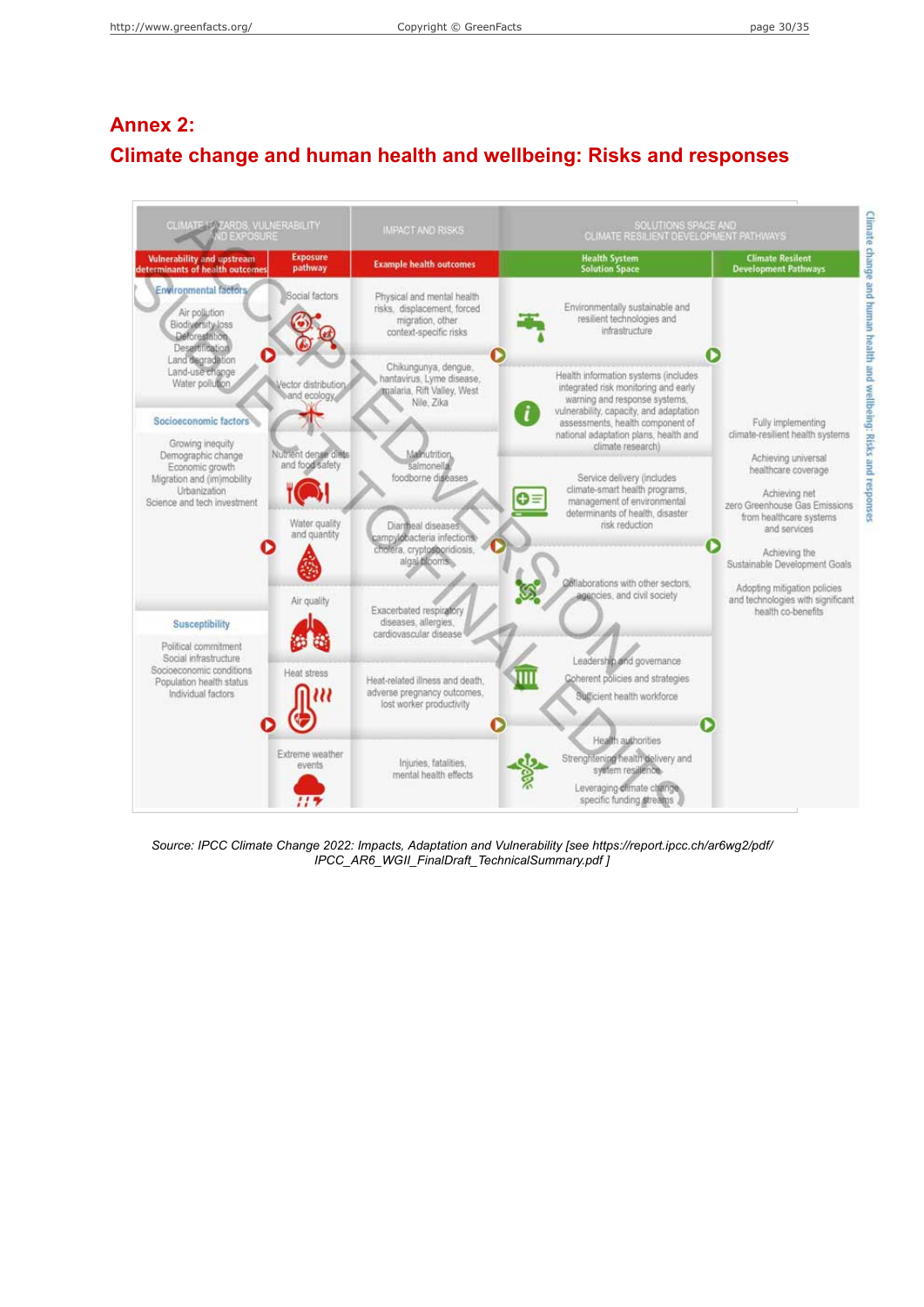

## <span id="page-30-0"></span>**Annex 3: Compound risks in coastal and island systems**

Compound risks in coastal and island systems reduce habitabilit in coastal and island systems reduce habitability

*Source: IPCC Climate Change 2022: Impacts, Adaptation and Vulnerability [see https://report.ipcc.ch/ar6wg2/pdf/ IPCC\_AR6\_WGII\_FinalDraft\_TechnicalSummary.pdf ]*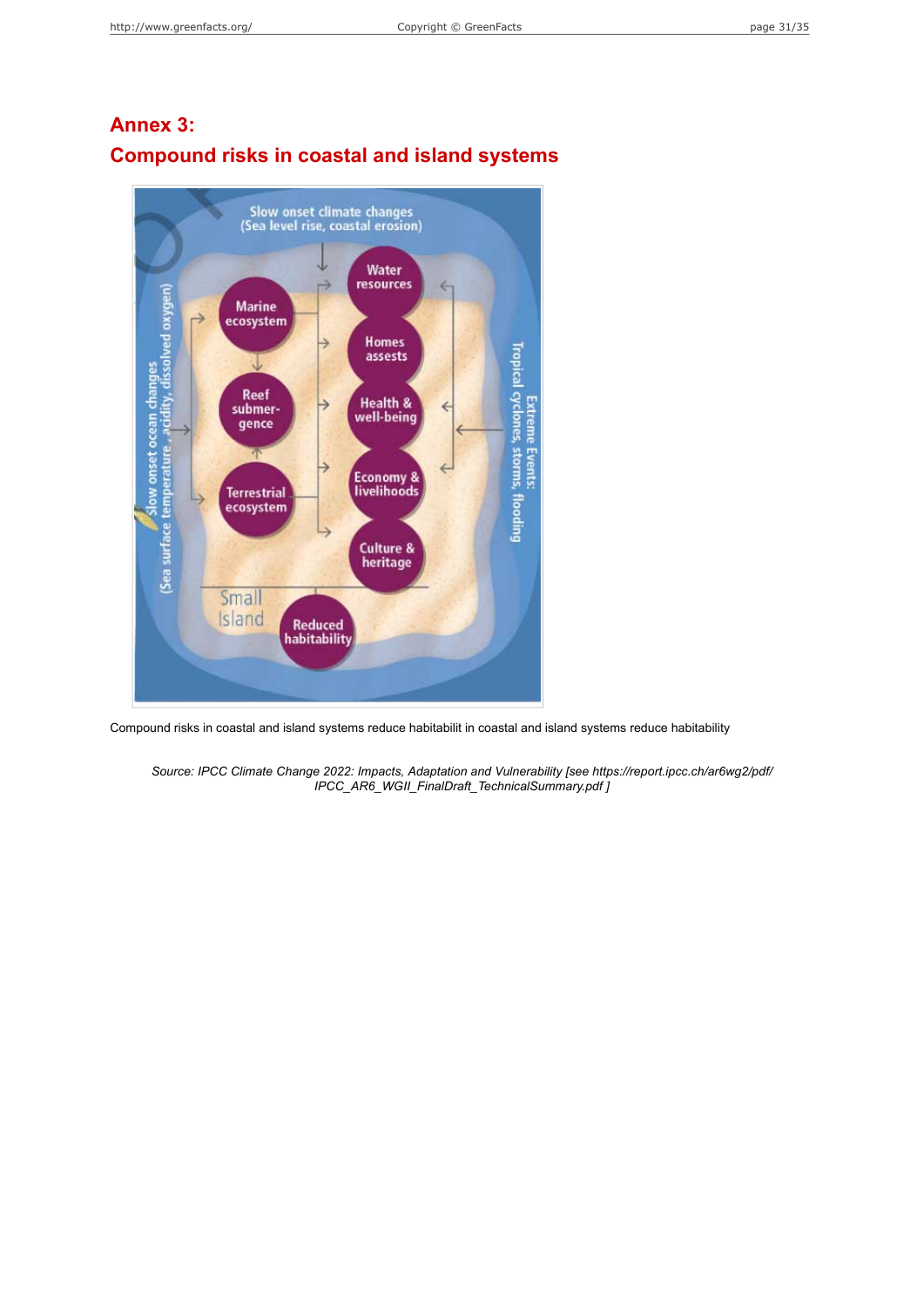

## <span id="page-31-0"></span>**Annex 4: Map of observed human vulnerability based on national averages.**

This maps does not show local differences in vulnerability, below the map are examples of some local vulnerable populations and vulnerable Indigenous Peoples and Traditional Communities are highlightes

*Source: IPCC Climate Change 2022: Impacts, Adaptation and Vulnerability [see https://report.ipcc.ch/ar6wg2/pdf/ IPCC\_AR6\_WGII\_FinalDraft\_TechnicalSummary.pdf ]*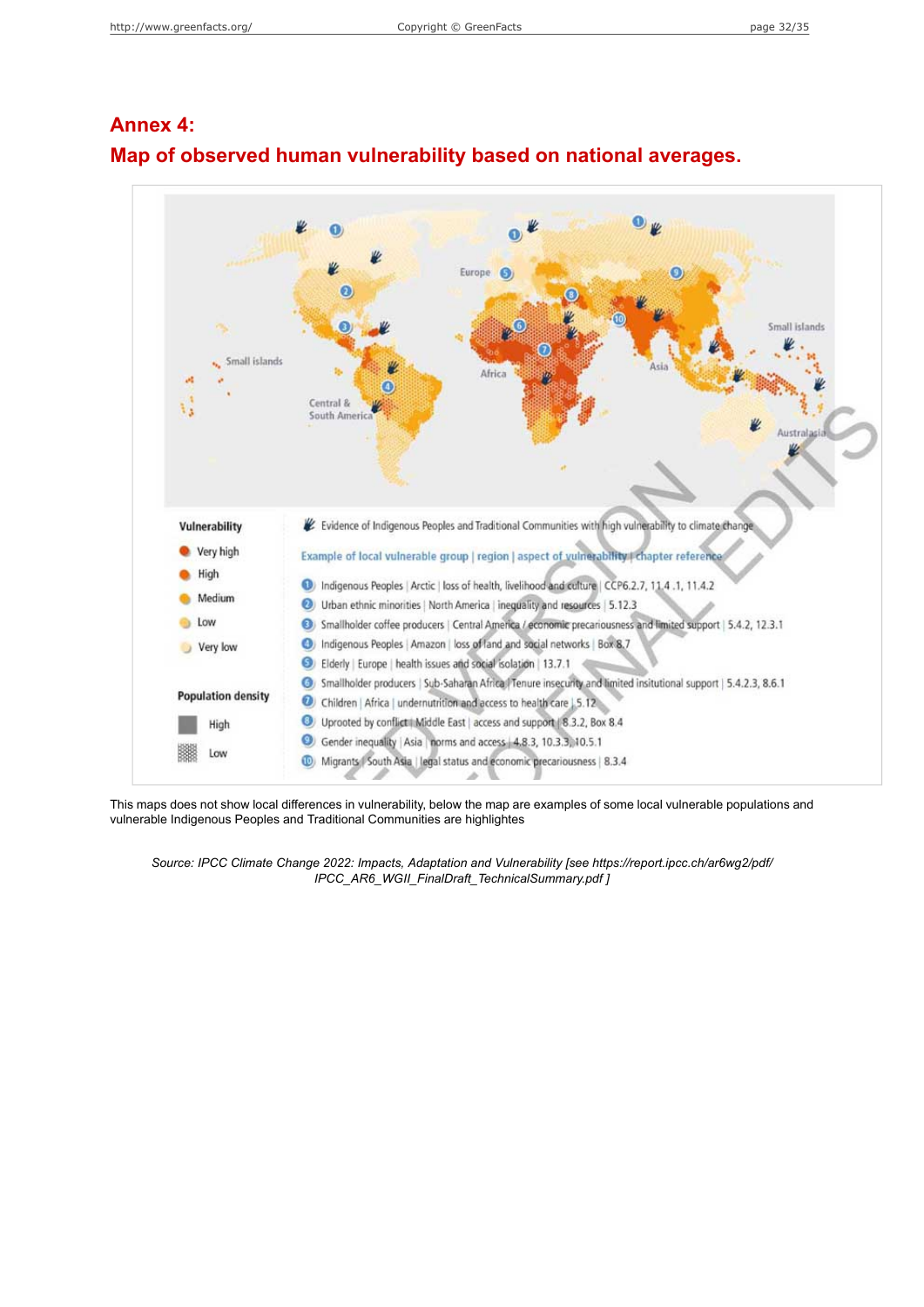## <span id="page-32-0"></span>**Annex 5: Panel A - Interactions across the eight Representative Key Risk level**



*Source: IPCC Climate Change 2022: Impacts, Adaptation and Vulnerability [see https://report.ipcc.ch/ar6wg2/pdf/ IPCC\_AR6\_WGII\_FinalDraft\_TechnicalSummary.pdf ]*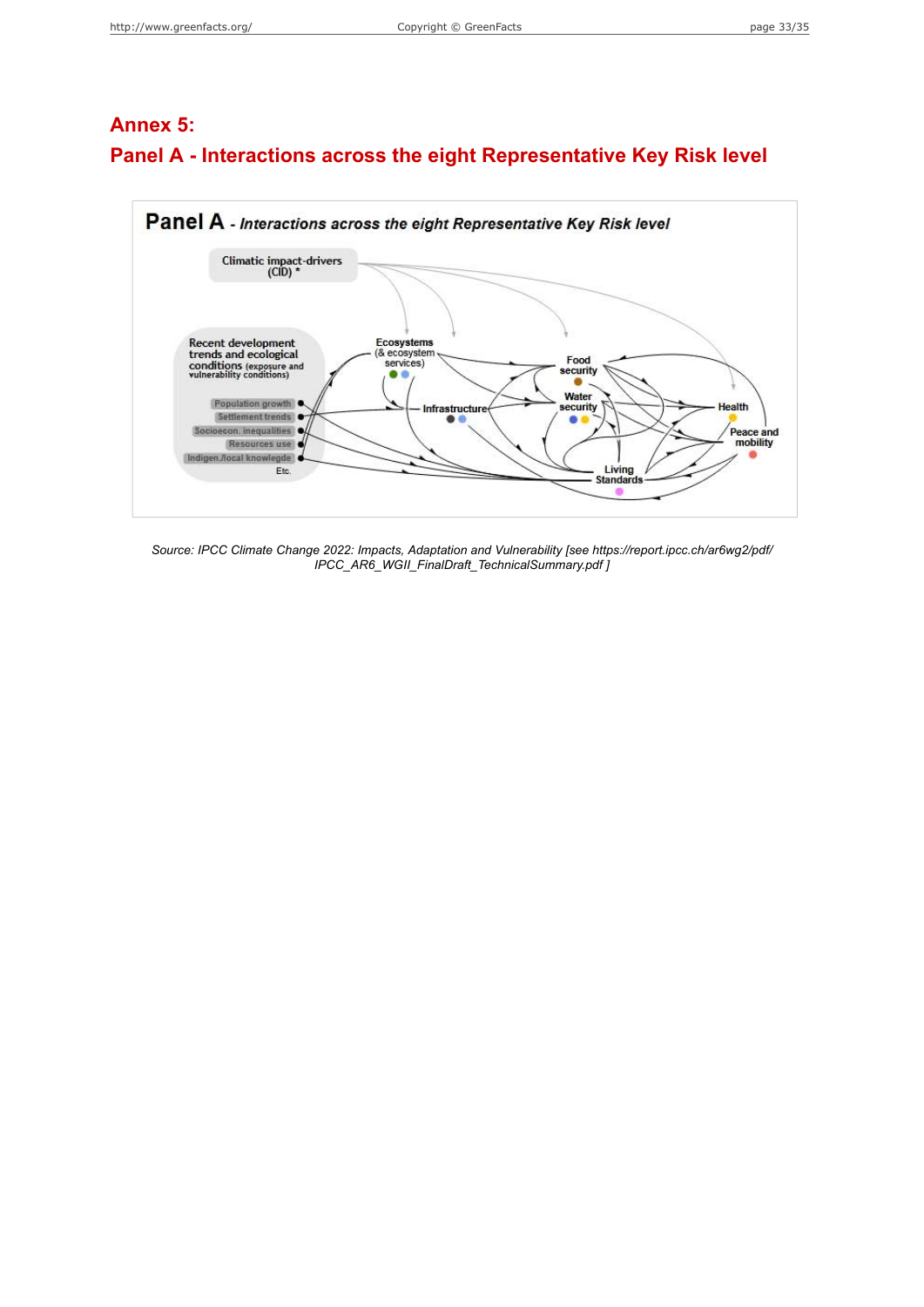# <span id="page-33-0"></span>**Annex 6: Scheme describing the process applied to define a confidence level**



the current state of knowledge. {Figure 1.6}

*Source: IPCC Climate Change 2022: Impacts, Adaptation and Vulnerability [see https://report.ipcc.ch/ar6wg2/pdf/ IPCC\_AR6\_WGII\_FinalDraft\_TechnicalSummary.pdf ]*